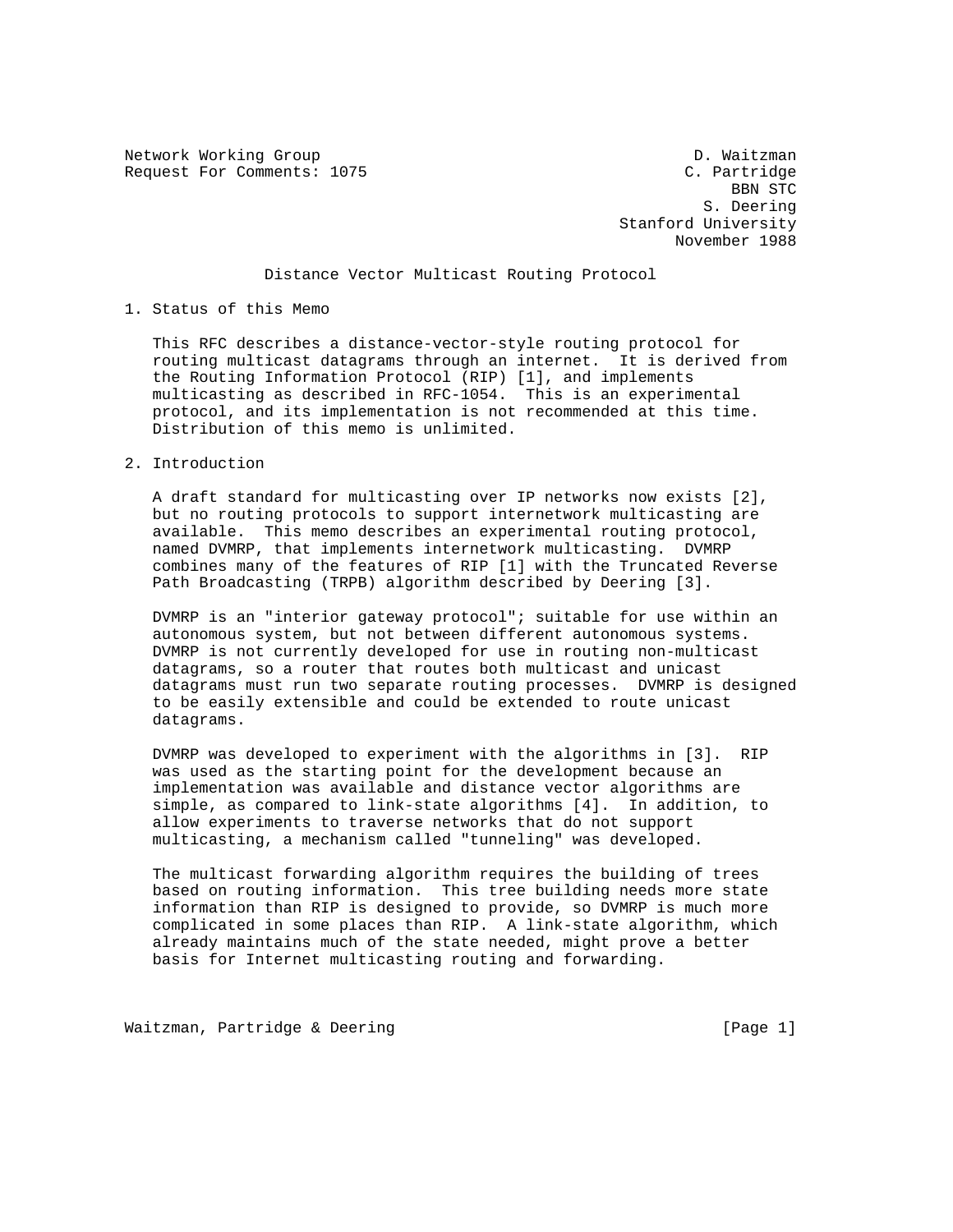DVMRP differs from RIP in one very important way. RIP thinks in terms of routing and forwarding datagrams to a particular destination. The purpose of DVMRP is to keep track of the return paths to the source of multicast datagrams. To make explanation of DVMRP more consistent with RIP, the word "destination" is used instead of the more proper "source", but the reader must remember that datagrams are not forwarded to these destinations, but originate from them.

This memo is organized into the following sections:

- A description of DVMRP is presented.
- Tunnels are explained.
- The routing algorithm is shown.
- The forwarding algorithm is shown.
- The various time values are listed.
- Configuration information is specified.

 This memo does not analyze distance-vector routing, nor fully explain the distance-vector algorithm; see [1] for more information on these topics. The process or processes that perform the routing and forwarding functions are called "routers" in this memo.

3. Protocol Description

 DVMRP uses the Internet Group Management Protocol (IGMP) to exchange routing datagrams [2].

 DVMRP datagrams are composed of two portions: a small, fixed length IGMP header, and a stream of tagged data.

The fixed length IGMP header of DVMRP messages is:

0  $1$  2 3 0 1 2 3 4 5 6 7 8 9 0 1 2 3 4 5 6 7 8 9 0 1 2 3 4 5 6 7 8 9 0 1 +-+-+-+-+-+-+-+-+-+-+-+-+-+-+-+-+-+-+-+-+-+-+-+-+-+-+-+-+-+-+-+-+ |Version| Type | Subtype | Checksum +-+-+-+-+-+-+-+-+-+-+-+-+-+-+-+-+-+-+-+-+-+-+-+-+-+-+-+-+-+-+-+-+

The version is 1.

The type for DVMRP is 3.

The subtype is one of:

1 = Response; the message provides routes to some destination(s).

- $2$  = Request; the message requests routes to some destination(s). 3 = Non-membership report; the message provides non-membership
	- report(s).

Waitzman, Partridge & Deering [Page 2]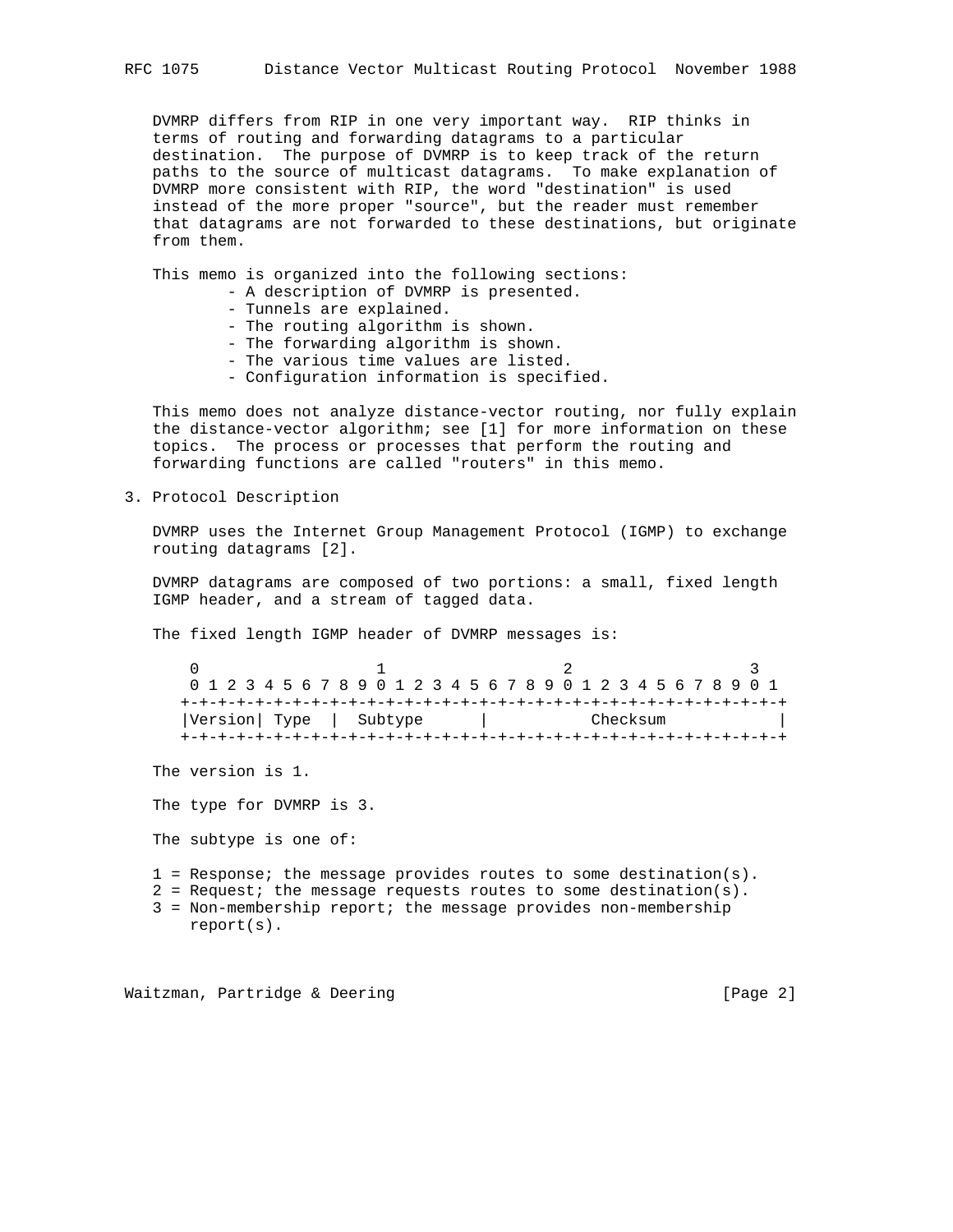4 = Non-membership cancellation; the message cancels previous non-membership report(s).

 The checksum is the 16-bit one's complement of the one's complement sum of the entire message, excluding the IP header. For computing the checksum, the checksum field is zeroed.

 The rest of the DVMRP message is a stream of tagged data. The reason for using a stream of tagged data is to provide easy extensibility (new commands can be developed by adding new tags) and to reduce the amount of redundant data in a message. The elements in the stream, called commands, are multiples of 16 bits, for convenient alignment. The commands are organized as an eight bit command numeric code, with at least an eight bit data portion. Sixteen-bit alignment of all commands is required.

 A message that has an error in it will be discarded at the point in processing where the error is detected. Any state changed due to the message contents before the error will not be restored to its previous values.

 Certain commands have default values defined in their specification. As the defaults may be changed as the protocol is developed further, a cautious implementation will not send out messages that depend on defaults.

 The length of DVMRP messages is limited to 512 bytes, excluding the IP header.

3.1 NULL Command

 Format: 0 1 2 3 4 5 6 7 0 1 2 3 4 5 6 7 +-+-+-+-+-+-+-+-+ +-+-+-+-+-+-+-+-+ | 0 | | Ignored | +-+-+-+-+-+-+-+-+ +-+-+-+-+-+-+-+-+

 Description: The NULL command can be used to provide additional alignment or padding to 32 bits.

3.2 Address Family Indicator (AFI) Command

 Format: 0 1 2 3 4 5 6 7 0 1 2 3 4 5 6 7 +-+-+-+-+-+-+-+-+ +-+-+-+-+-+-+-+-+ | 2 | | family | +-+-+-+-+-+-+-+-+ +-+-+-+-+-+-+-+-+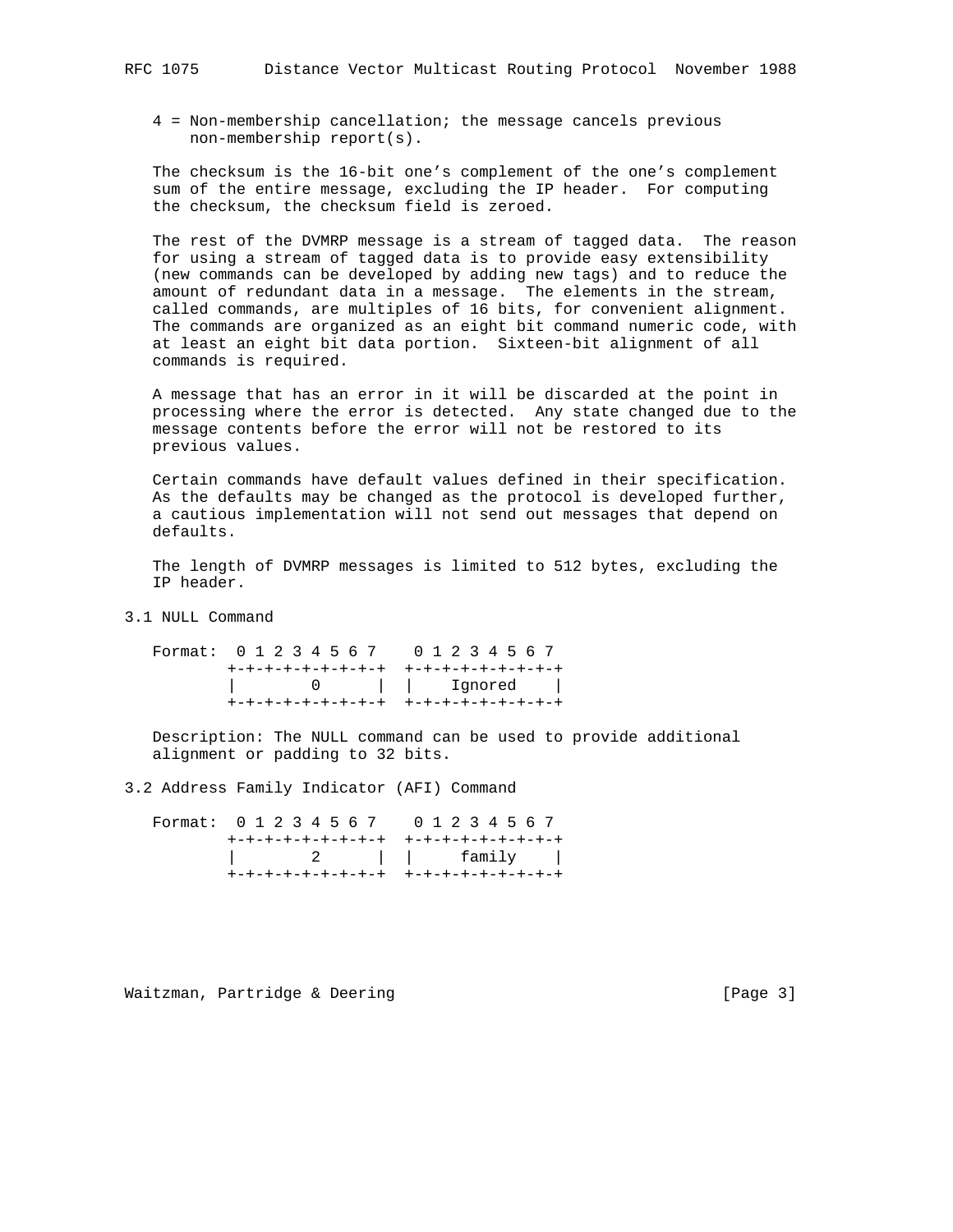Values for family: 2 = IP address family, in which addresses are 32 bits long. Default: Family = 2. Description: The AFI command provides the address family for subsequent addresses in the stream (until a different AFI command is given).

It is an error if the receiver does not support the address family.

3.3 Subnetmask Command

 Format: 0 1 2 3 4 5 6 7 0 1 2 3 4 5 6 7 +-+-+-+-+-+-+-+-+ +-+-+-+-+-+-+-+-+ | 3 | | count | +-+-+-+-+-+-+-+-+ +-+-+-+-+-+-+-+-+

Additional argument, with AFI = IP:

0  $1$  2 3 0 1 2 3 4 5 6 7 8 9 0 1 2 3 4 5 6 7 8 9 0 1 2 3 4 5 6 7 8 9 0 1 +-+-+-+-+-+-+-+-+-+-+-+-+-+-+-+-+-+-+-+-+-+-+-+-+-+-+-+-+-+-+-+-+ | Subnet mask | +-+-+-+-+-+-+-+-+-+-+-+-+-+-+-+-+-+-+-+-+-+-+-+-+-+-+-+-+-+-+-+-+

Count is 0 or 1.

 Default: Assume that following routes are to networks, and use a mask of the network mask of each route's destination.

 Description: The Subnetmask command provides the subnet mask to use for subsequent routes. There are some requirements on the bits in the subnetmask: bits 0 through 7 must be 1, and all of the bits must not be 1.

 If the count is 0, then no subnet mask applies, assume that the following routes are to networks, and use a mask of the network mask of each route's destination. If count is 1, then a subnet mask should be in the data stream, of an appropriate size given the address family.

It is an error for count not to equal 0 or 1.

Subnetmasks should not be sent outside of the appropriate network.

See [6] for more information regarding IP subnetting.

Waitzman, Partridge & Deering The Control of the Change 41 (Page 41)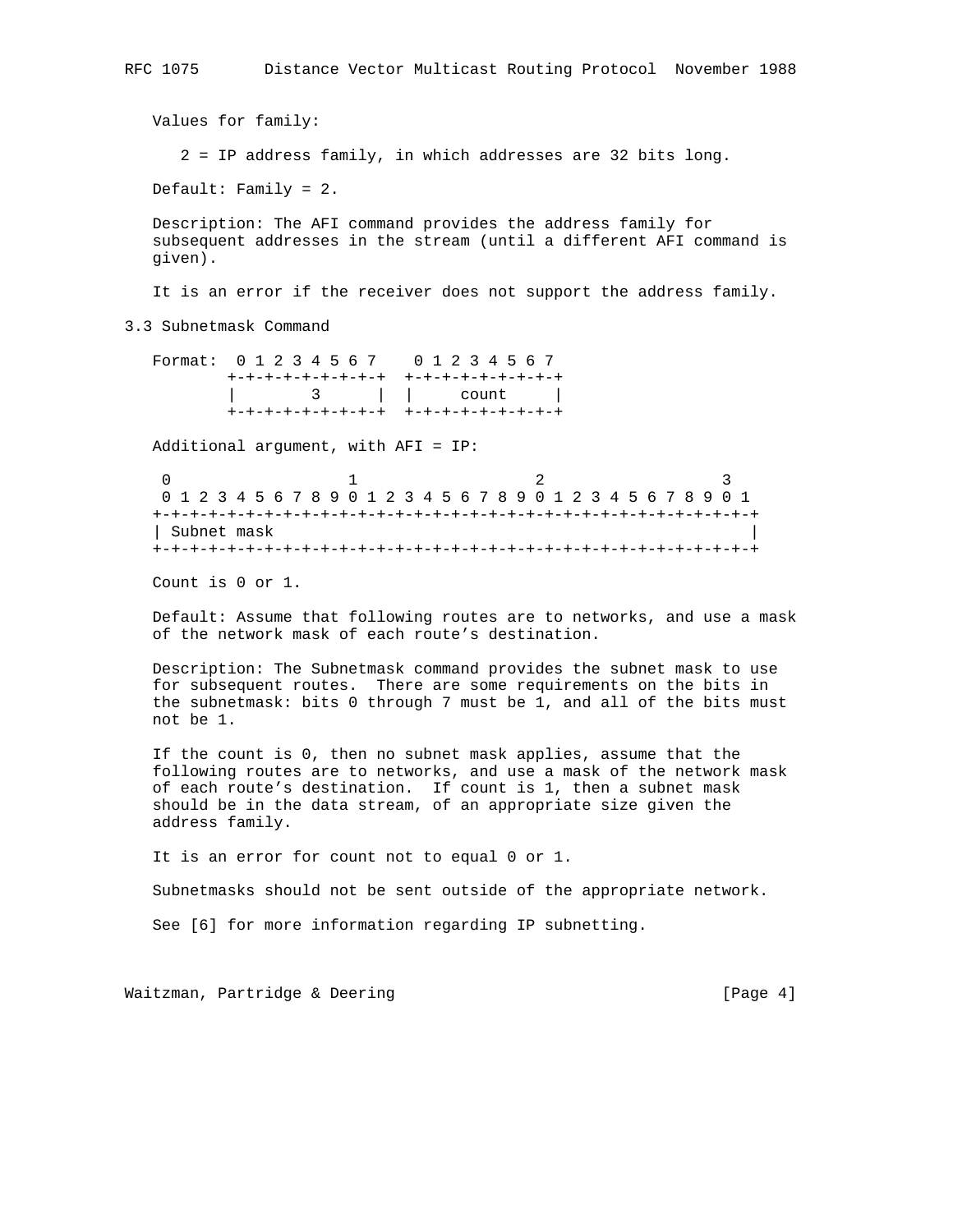3.4 Metric Command

Format: 0 1 2 3 4 5 6 7 0 1 2 3 4 5 6 7 +-+-+-+-+-+-+-+-+ +-+-+-+-+-+-+-+-+ | 4 | | value | +-+-+-+-+-+-+-+-+ +-+-+-+-+-+-+-+-+

Value is the metric, as an unsigned value ranging from 1 to 255.

Default: None.

 Description: The metric command provides the metric to subsequent destinations. The metric is relative to the router that sent this DVMRP routing update.

It is an error for metric to equal 0.

3.5 Flags0 Command

 Format: 0 1 2 3 4 5 6 7 0 1 2 3 4 5 6 7 +-+-+-+-+-+-+-+-+ +-+-+-+-+-+-+-+-+ | 5 | | value | +-+-+-+-+-+-+-+-+ +-+-+-+-+-+-+-+-+

Meaning of bits in value:

 Bit 7: Destination is unreachable. Bit 6: Split Horizon concealed route.

Default: All bits zero.

 Description: The flags0 command provides a way to set a number of flags. The only defined flags, bits 6 and 7, can be used to provide more information about a route with a metric of infinity. A router that receives a flag that it does not support should ignore the flag. The command is called flags0 to permit the definition of additional flag commands in the future (flags1, etc.).

This is an experimental command, and may be changed in the future.

3.6 Infinity Command

 Format: 0 1 2 3 4 5 6 7 0 1 2 3 4 5 6 7 +-+-+-+-+-+-+-+-+ +-+-+-+-+-+-+-+-+ | 6 | | value | +-+-+-+-+-+-+-+-+ +-+-+-+-+-+-+-+-+

Value is the infinity, as an unsigned value ranging from 1 to 255.

Waitzman, Partridge & Deering [Page 5]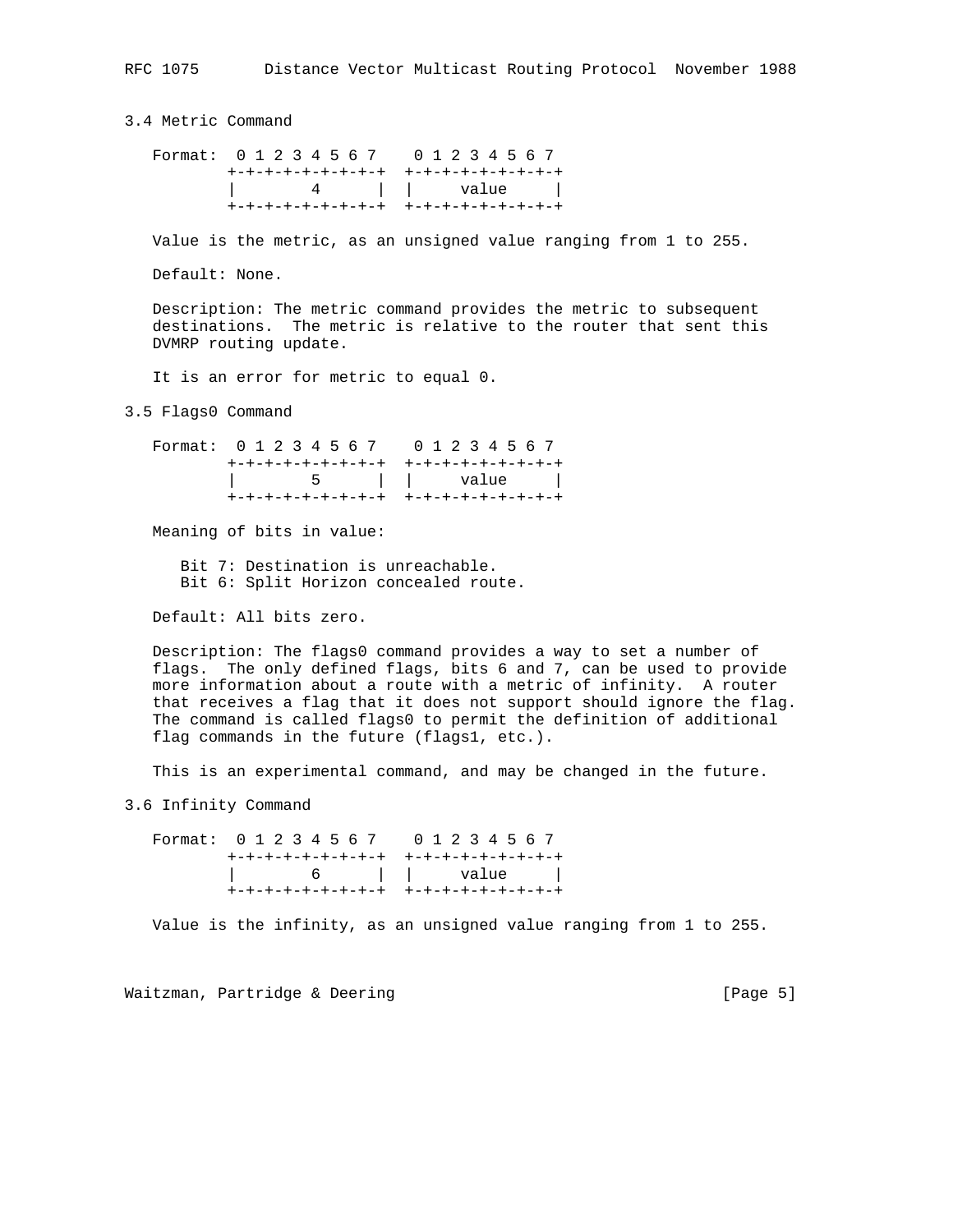Default: Value = 16.

 Description: The infinity command defines the infinity for subsequent metrics in the stream.

 It is an error for infinity to be zero, or less than the current metric.

3.7 Destination Address (DA) Command

| Format: 0 1 2 3 4 5 6 7 0 1 2 3 4 5 6 7 |                                        |
|-----------------------------------------|----------------------------------------|
|                                         | +-+-+-+-+-+-+-+-+  +-+-+-+-+-+-+-+-+-  |
|                                         |                                        |
|                                         | +-+-+-+-+-+-+-+-+  +-+-+-+-+-+-+-+-+-+ |

Array of 'count' additional arguments, with AFI = IP:

0  $1$  2 3 0 1 2 3 4 5 6 7 8 9 0 1 2 3 4 5 6 7 8 9 0 1 2 3 4 5 6 7 8 9 0 1 +-+-+-+-+-+-+-+-+-+-+-+-+-+-+-+-+-+-+-+-+-+-+-+-+-+-+-+-+-+-+-+-+ | Destination Address1 | +-+-+-+-+-+-+-+-+-+-+-+-+-+-+-+-+-+-+-+-+-+-+-+-+-+-+-+-+-+-+-+-+ 0  $1$  2 3 0 1 2 3 4 5 6 7 8 9 0 1 2 3 4 5 6 7 8 9 0 1 2 3 4 5 6 7 8 9 0 1 +-+-+-+-+-+-+-+-+-+-+-+-+-+-+-+-+-+-+-+-+-+-+-+-+-+-+-+-+-+-+-+-+ | Destination Address2 +-+-+-+-+-+-+-+-+-+-+-+-+-+-+-+-+-+-+-+-+-+-+-+-+-+-+-+-+-+-+-+-+

 Count is the number of addresses supplied, from 1 to 255. The length of the addresses depends upon the current address family. The number of addresses supplied is subject to the message length limitation of 512 bytes.

Default: None.

 Description: The DA command provides a list of destinations. While this format can express routes to hosts, the routing algorithm only supports network and subnetwork routing. The current metric, infinity, flags0 and subnetmask, when combined with a single destination address, define a route. The current metric must be less than or equal to the current infinity.

It is an error for count to equal 0.

Waitzman, Partridge & Deering and the control of the state of the page 6]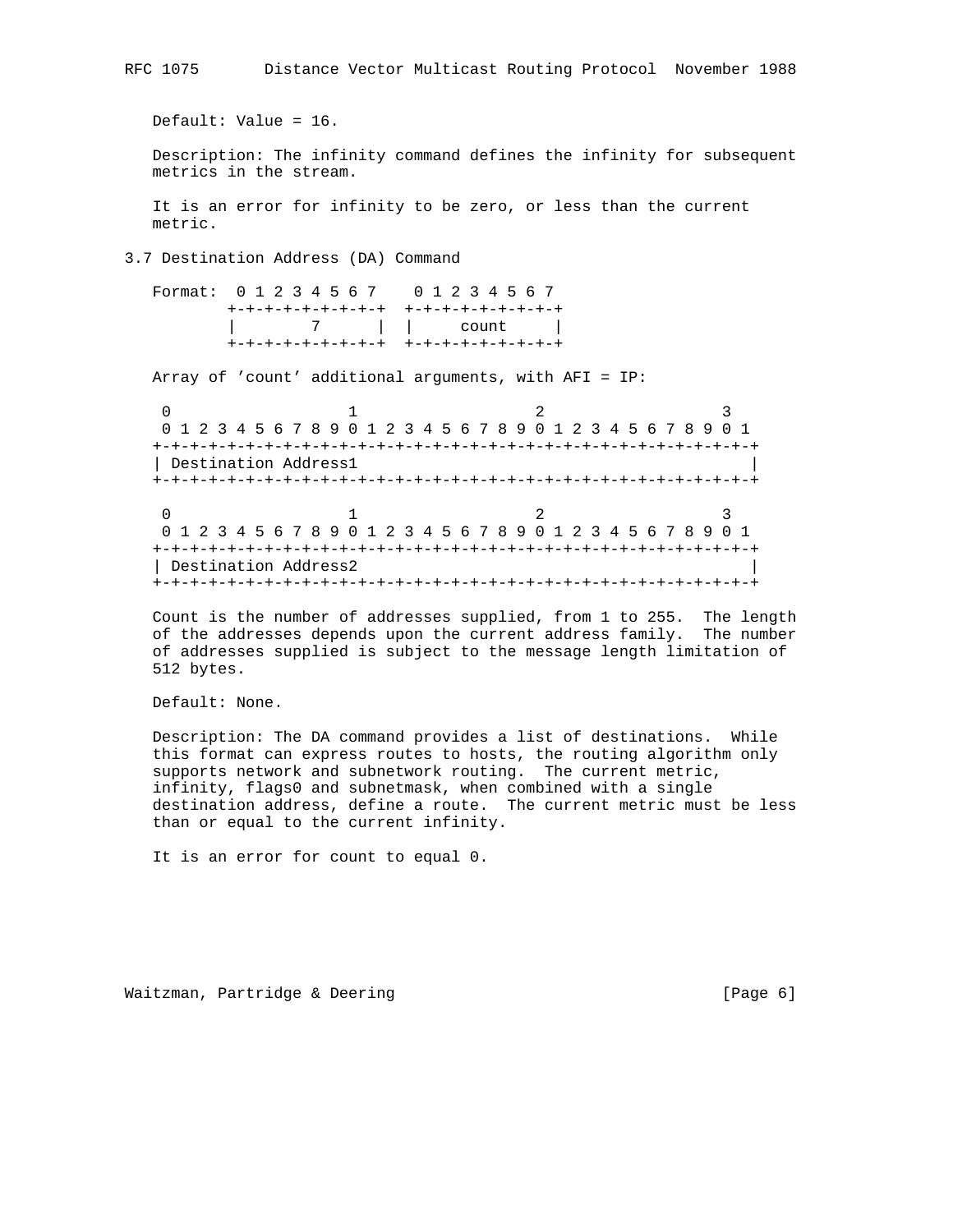3.8 Requested Destination Address (RDA) Command

Format: 0 1 2 3 4 5 6 7 0 1 2 3 4 5 6 7 +-+-+-+-+-+-+-+-+ +-+-+-+-+-+-+-+-+ | 8 | | count | +-+-+-+-+-+-+-+-+ +-+-+-+-+-+-+-+-+

Array of 'count' additional arguments, with AFI = IP:

0  $1$  2 3 0 1 2 3 4 5 6 7 8 9 0 1 2 3 4 5 6 7 8 9 0 1 2 3 4 5 6 7 8 9 0 1 +-+-+-+-+-+-+-+-+-+-+-+-+-+-+-+-+-+-+-+-+-+-+-+-+-+-+-+-+-+-+-+-+ | Requested Destination Address1 | +-+-+-+-+-+-+-+-+-+-+-+-+-+-+-+-+-+-+-+-+-+-+-+-+-+-+-+-+-+-+-+-+ 0  $1$  2 3 0 1 2 3 4 5 6 7 8 9 0 1 2 3 4 5 6 7 8 9 0 1 2 3 4 5 6 7 8 9 0 1 +-+-+-+-+-+-+-+-+-+-+-+-+-+-+-+-+-+-+-+-+-+-+-+-+-+-+-+-+-+-+-+-+ | Requested Destination Address2 | +-+-+-+-+-+-+-+-+-+-+-+-+-+-+-+-+-+-+-+-+-+-+-+-+-+-+-+-+-+-+-+-+

 Count is the number of addresses supplied, from 0 to 255. The length of the addresses depends upon the current address family. The number of addresses supplied is subject to the message length limitation of 512 bytes.

Default: None.

 Description: The RDA command provides a list of destinations for whom routes are requested. A routing request for all routes is encoded by using a count  $= 0$ .

3.9 Non Membership Report (NMR) Command

 Format: 0 1 2 3 4 5 6 7 0 1 2 3 4 5 6 7 +-+-+-+-+-+-+-+-+ +-+-+-+-+-+-+-+-+ | 9 | | count | +-+-+-+-+-+-+-+-+ +-+-+-+-+-+-+-+-+ Array of 'count' additional arguments, with AFI = IP: 0  $1$  2 3 0 1 2 3 4 5 6 7 8 9 0 1 2 3 4 5 6 7 8 9 0 1 2 3 4 5 6 7 8 9 0 1

 +-+-+-+-+-+-+-+-+-+-+-+-+-+-+-+-+-+-+-+-+-+-+-+-+-+-+-+-+-+-+-+-+ | Multicast Address1 | +-+-+-+-+-+-+-+-+-+-+-+-+-+-+-+-+-+-+-+-+-+-+-+-+-+-+-+-+-+-+-+-+

Waitzman, Partridge & Deering [Page 7]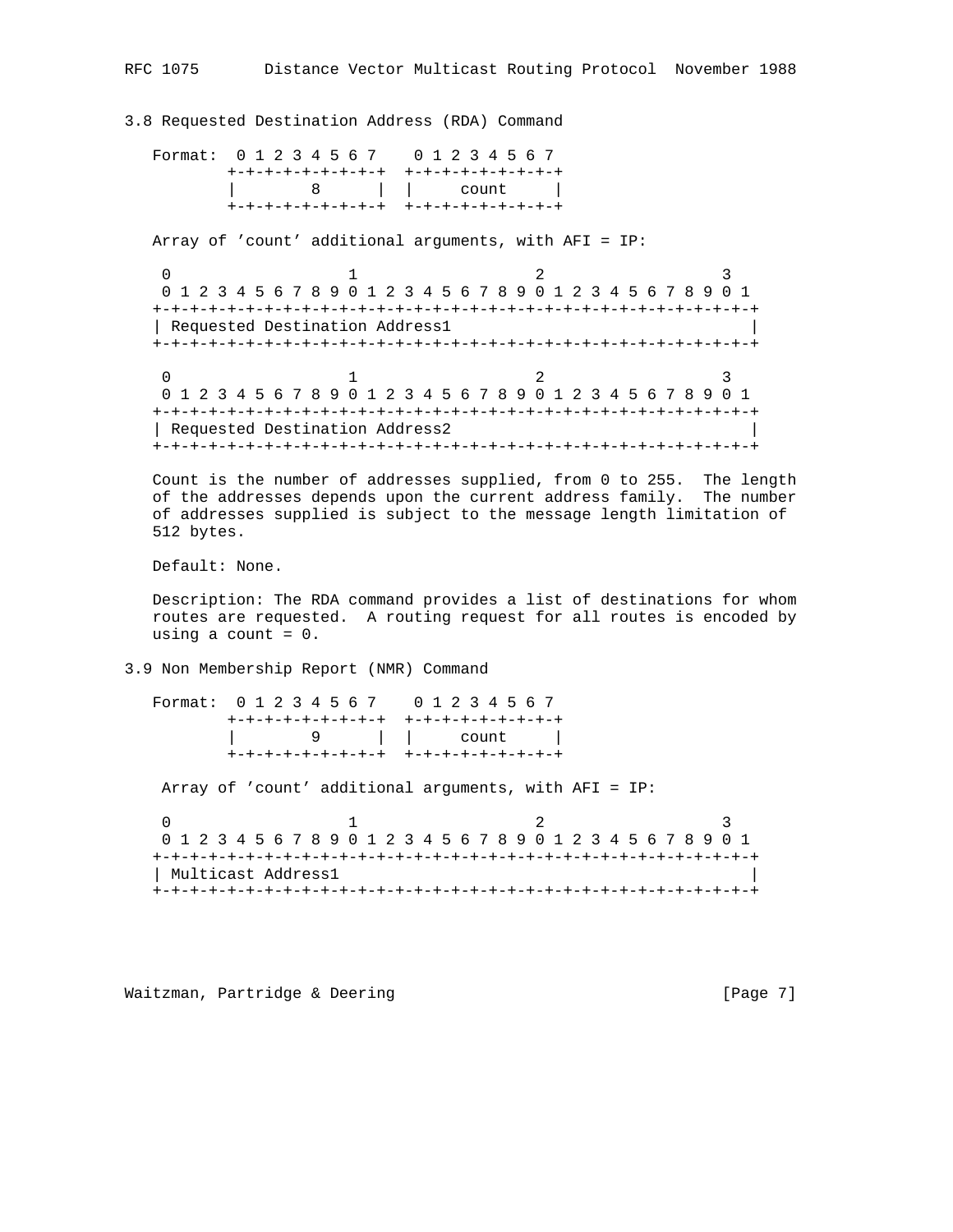RFC 1075 Distance Vector Multicast Routing Protocol November 1988

0  $1$  2 3 0 1 2 3 4 5 6 7 8 9 0 1 2 3 4 5 6 7 8 9 0 1 2 3 4 5 6 7 8 9 0 1 +-+-+-+-+-+-+-+-+-+-+-+-+-+-+-+-+-+-+-+-+-+-+-+-+-+-+-+-+-+-+-+-+ | Hold Down Time1 | +-+-+-+-+-+-+-+-+-+-+-+-+-+-+-+-+-+-+-+-+-+-+-+-+-+-+-+-+-+-+-+-+ 0  $1$  2 3 0 1 2 3 4 5 6 7 8 9 0 1 2 3 4 5 6 7 8 9 0 1 2 3 4 5 6 7 8 9 0 1 +-+-+-+-+-+-+-+-+-+-+-+-+-+-+-+-+-+-+-+-+-+-+-+-+-+-+-+-+-+-+-+-+ | Multicast Address2 | +-+-+-+-+-+-+-+-+-+-+-+-+-+-+-+-+-+-+-+-+-+-+-+-+-+-+-+-+-+-+-+-+ 0  $1$  2 3 0 1 2 3 4 5 6 7 8 9 0 1 2 3 4 5 6 7 8 9 0 1 2 3 4 5 6 7 8 9 0 1 +-+-+-+-+-+-+-+-+-+-+-+-+-+-+-+-+-+-+-+-+-+-+-+-+-+-+-+-+-+-+-+-+ | Hold Down Time2 | +-+-+-+-+-+-+-+-+-+-+-+-+-+-+-+-+-+-+-+-+-+-+-+-+-+-+-+-+-+-+-+-+

 Count is the number of Multicast Address and Hold Down Time pairs supplied, from 1 to 255. The length of the addresses depends upon the current address family. The number of pairs supplied is subject to the message length limitation of 512 bytes.

Default: None.

 Description: The NMR command is experimental, and has not been tested in an implementation. Each multicast address and hold down time pair is called a non-membership report. The non-membership report tells the receiving router that the sending router has no descendent group members in the given group. Based on this information the receiving router can stop forwarding datagrams to the sending router for the particular multicast address(es) listed. The hold down time indicates, in seconds, how long the NMR is valid.

It is an error for count to equal 0.

 The only other commands in a message that has NMR commands can be the AFI, flags0, and NULL commands. No relevant flags for the flags0 command are currently defined, but that may change in the future.

3.10 Non Membership Report Cancel (NMR Cancel) Command

 Format: 0 1 2 3 4 5 6 7 0 1 2 3 4 5 6 7 +-+-+-+-+-+-+-+-+ +-+-+-+-+-+-+-+-+ | 10 | | count | +-+-+-+-+-+-+-+-+ +-+-+-+-+-+-+-+-+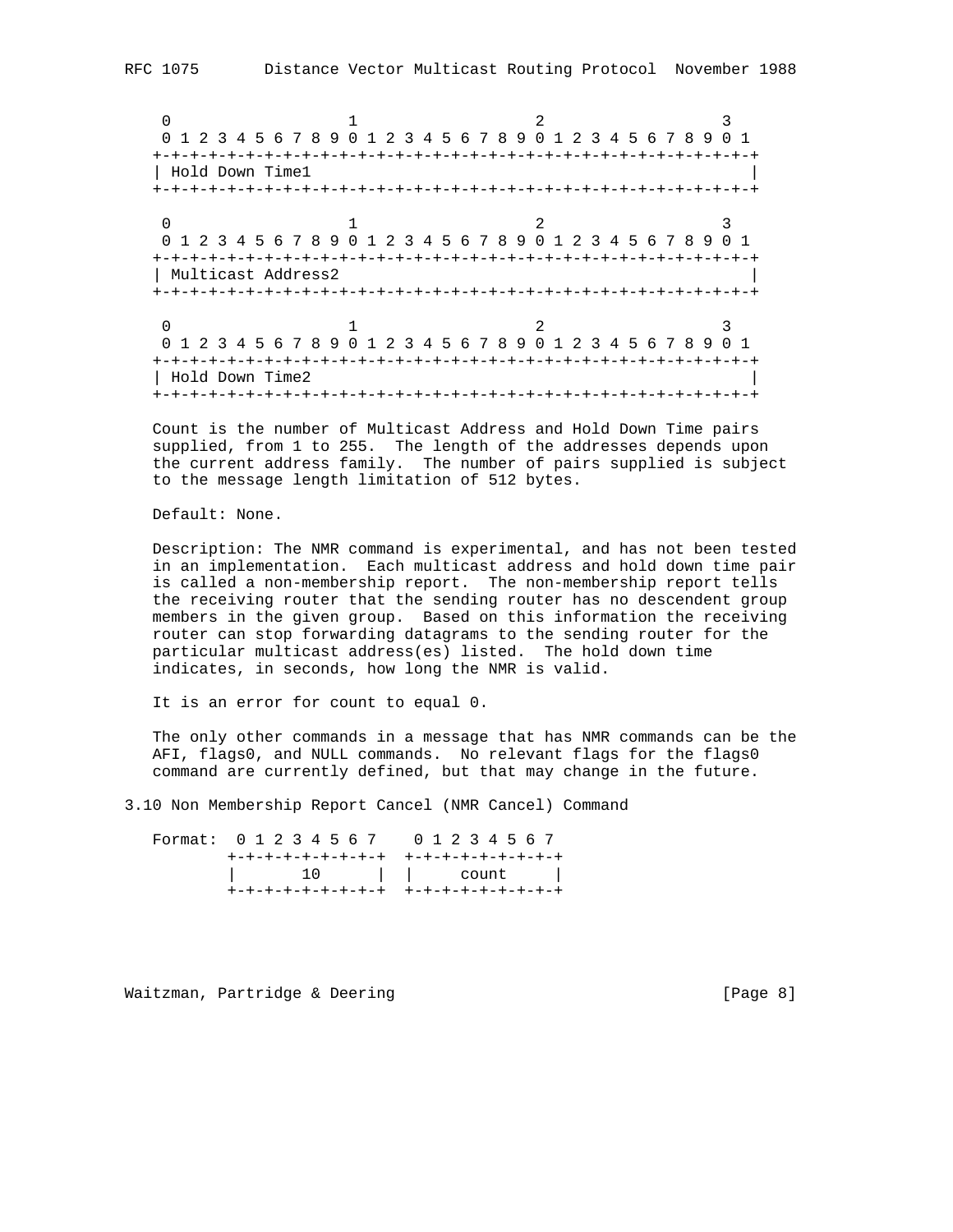Array of 'count' additional arguments, with AFI = IP:

0  $1$  2 3 0 1 2 3 4 5 6 7 8 9 0 1 2 3 4 5 6 7 8 9 0 1 2 3 4 5 6 7 8 9 0 1 +-+-+-+-+-+-+-+-+-+-+-+-+-+-+-+-+-+-+-+-+-+-+-+-+-+-+-+-+-+-+-+-+ | Multicast Address1 | +-+-+-+-+-+-+-+-+-+-+-+-+-+-+-+-+-+-+-+-+-+-+-+-+-+-+-+-+-+-+-+-+ 0  $1$  2 3 0 1 2 3 4 5 6 7 8 9 0 1 2 3 4 5 6 7 8 9 0 1 2 3 4 5 6 7 8 9 0 1 +-+-+-+-+-+-+-+-+-+-+-+-+-+-+-+-+-+-+-+-+-+-+-+-+-+-+-+-+-+-+-+-+ | Multicast Address2 | +-+-+-+-+-+-+-+-+-+-+-+-+-+-+-+-+-+-+-+-+-+-+-+-+-+-+-+-+-+-+-+-+

 Count is the number of Multicast Addresses supplied, from 1 to 255. The length of the addresses depends upon the current address family. The number of addresses supplied is subject to the message length limitation of 512 bytes.

Default: None.

 Description: The NMR Cancel command is experimental, and has not been tested in an implementation. For each multicast address listed, any previous corresponding non-membership reports are canceled. When there is no corresponding non-membership report for a given multicast address, the Cancel command should be ignored for that multicast address.

It is an error for count to equal 0.

 The only other commands in a message that has NMR Cancel commands can be the AFI, flags0, and NULL commands. No relevant flags for the flags0 command are currently defined, but that may change in the future.

3.12 Examples (with bytes in  $\{\}$ '), not including the message header:

3.12.1 Supplying a single route to the IP address 128.2.251.231 with a metric of 2, an infinity of 16, a subnetmask of 255.255.255.0:

 Subtype 1, AFI 2, Metric 2, Infinity 16, Subnet Mask 255.255.255.0  $\{2\}$   $\{4\}$   $\{2\}$   $\{6\}$   $\{16\}$   $\{3\}$   $\{1\}$   $\{255\}$   $\{255\}$   $\{0\}$  DA Count=1 [128.2.251.231] {7} {1} {128} {2} {251} {231}

Waitzman, Partridge & Deering [Page 9]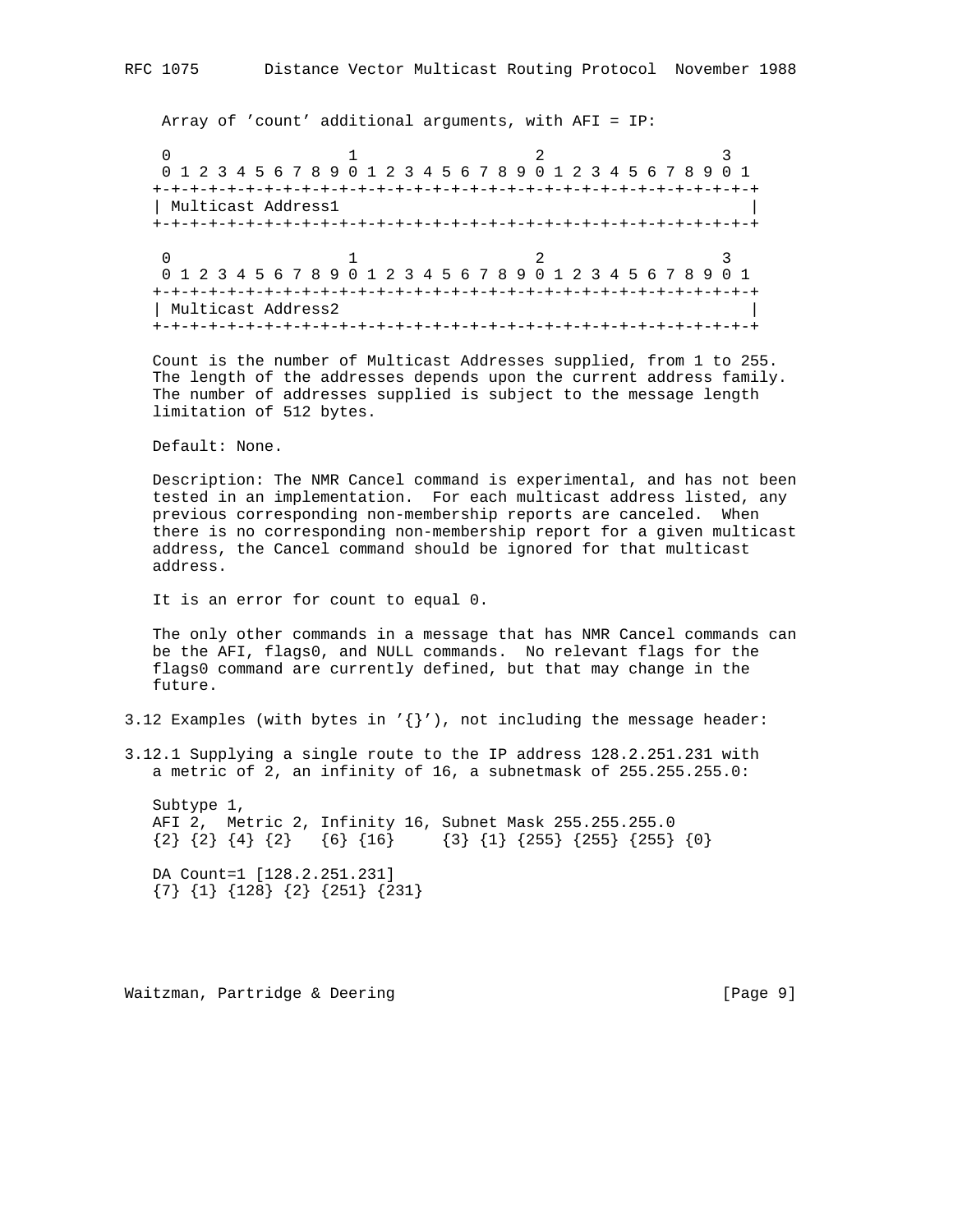3.12.2 Supplying a route to the IP addresses 128.2.251.231 and 128.2.236.2 with a metric of 2, an infinity of 16, a subnetmask of 255.255.255.0: Subtype 1, AFI 2, Metric 2, Infinity 16, Subnet Mask 255.255.255.0  $\{2\}$   $\{4\}$   $\{2\}$   $\{6\}$   $\{16\}$   $\{3\}$   $\{1\}$  255}  $\{255\}$   $\{255\}$   $\{0\}$  DA Count=2 [128.2.251.231] [128.2.236.2] {7} {1} {128} {2} {251} {231} {128} {2} {236} {2} 3.12.3 Request for all routes to IP destinations. Subtype 2, AFI 2, RDA Count = 0  ${2}$   ${2}$   ${8}$   ${0}$ 3.12.4 Non Membership Report for groups 224.2.3.1 and 224.5.4.6 with a hold down time of 20 seconds, and group 224.7.8.5 with a hold down time of 40 seconds. Subtype 3, AFI 2, NMR Count = 3 [224.2.3.1, 20] {2} {2} {10} {3} {224} {2} {3} {1} {0} {0} {0} {20} [224.5.4.6, 20] [224.7.8.5, 40] {224} {5} {4} {6} {0} {0} {0} {20} {224} {7} {8} {5} {0} {0} {0} {40} 3.13 Summary of Commands

| Value    | Name       | Other commands allowed in same message                                       |
|----------|------------|------------------------------------------------------------------------------|
| $\Omega$ | Null       | Null, AFI, Subnetmask, Metric, Flags0,<br>Infinity, DA, RDA, NMR, NMR-cancel |
| 2        | AFI        | Null, AFI, Subnetmask, Metric, Flags0,<br>Infinity, DA, RDA, NMR, NMR-cancel |
| 3        | Subnetmask | Null, AFI, Subnetmask, Metric, Flags0,<br>Infinity, DA, RDA                  |
| 4        | Metric     | Null, AFI, Subnetmask, Metric, Flags0,<br>Infinity, DA                       |
| 5        | Flags0     | Null, AFI, Subnetmask, Metric, Flags0,<br>Infinity, DA                       |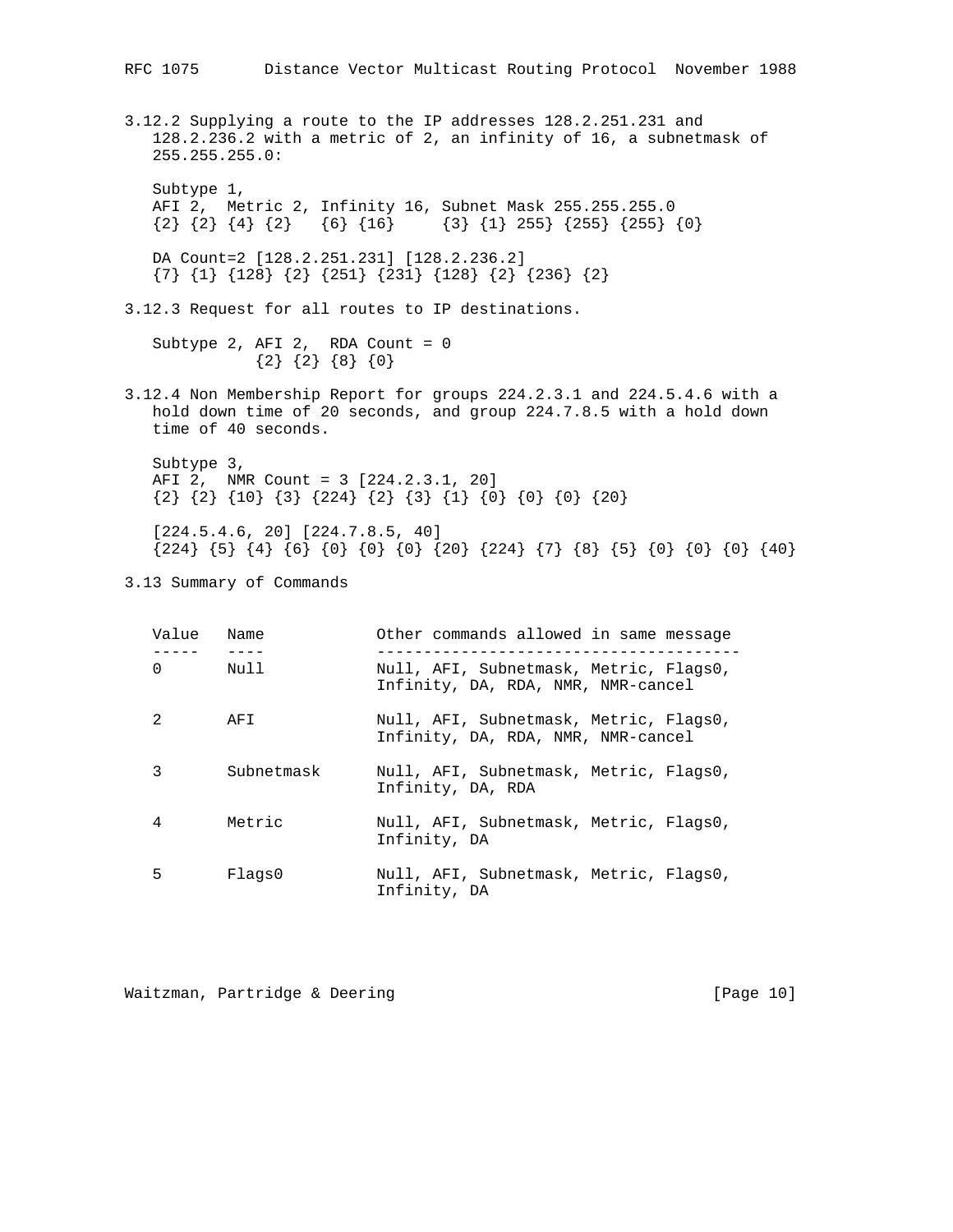| RFC 1075 |            | Distance Vector Multicast Routing Protocol November 1988 |
|----------|------------|----------------------------------------------------------|
| 6        | Infinity   | Null, AFI, Subnetmask, Metric, Flags0,<br>Infinity, DA   |
| 7        | DA         | Null, AFI, Subnetmask, Metric, Flags0,<br>Infinity, DA   |
| 8        | <b>RDA</b> | Null, AFI, Subnetmask, Flags0, RDA                       |
| 9        | NMR        | Null, AFI, Flags0, NMR                                   |
| 10       | NMR-cancel | Null, AFI, Flags0, NMR-cancel                            |

# 4. Tunnels

 A tunnel is a method for sending datagrams between routers separated by gateways that do not support multicasting routing. It acts as a virtual network between two routers. For instance, a router running at Stanford, and a router running at BBN might be connected with a tunnel to allow multicast datagrams to traverse the Internet. We consider tunnels to be a transitional hack.

 Tunneling is done with a weakly encapsulated normal multicasted datagram. The weak encapsulation uses a special two element IP loose source route [5]. (This form of encapsulation is preferable to "strong" encapsulation, i.e., prepending an entire new IP header, because it does not require the tunnel end-points to know each other's maximum reassembly buffer size. It also has the benefit of correct behavior of the originator's time-to-live value and any other IP options present.)

 A tunnel has a local end-point, remote end-point, metric, and threshold associated with it. The routers at each end of the tunnel need only agree upon the local and remote end-points. See section 8 for information on how tunnels are configured. Because the number of intermediate gateways between the end-points of a tunnel is unknown, additional research is needed to determine appropriate metrics and thresholds.

To send a datagram on a tunnel, the following occurs:

- A null IP option is inserted into the datagram. This provides preferred alignment for the loose source route IP option.
- A two element loose source route IP option is inserted into the datagram.
- The source route pointer is set to point to the second element

Waitzman, Partridge & Deering [Page 11]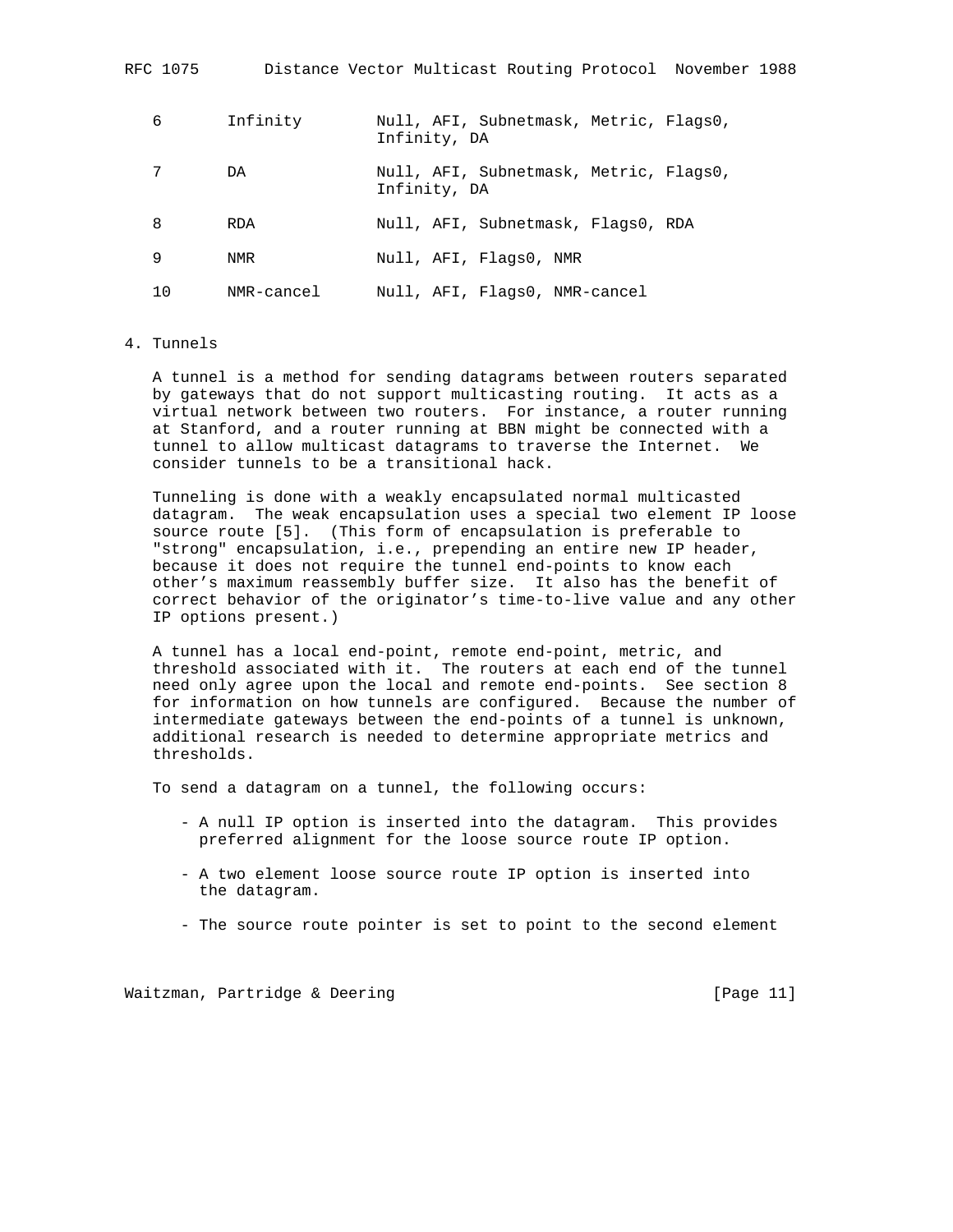in the source route.

- The first element in the source route is replaced with the address of the originating host (the original IP source address).
- The second element in the source route is replaced with the multicast destination address provided by the originating host (the original IP destination address).
- The IP source address is replaced with the address of the router's appropriate outgoing physical interface (the local tunnel end-point).
- The IP destination address is replaced with an address of the remote router (the remote tunnel end-point).
- The datagram is transmitted to the remote router using non-multicast routing algorithms.

 Intermediate, non-multicast gateways will route the tunneled datagram to the remote tunnel end-point. Because the datagram's IP source address has been replaced with the address of the local tunnel end point, ICMP error messages will go to the originating multicast router. This behavior is desired, because a host that sends a multicast datagram, which a multicast router decides to tunnel, should not be aware of the use of the tunnel. If the datagram's IP source address were not changed when encapsulating the datagram, any ICMP errors would be sent to the originating host.

 When the remote tunnel end-point receives the tunneled datagram, the following occurs:

- The IP source address is replaced with the first element in the loose source route.
- The IP destination address is replaced with the second element in the loose source route.
- The null option and the loose source route option are removed from the datagram. This is needed because a host should not be able to tell that it has received a datagram that was sent through a tunnel.

 Because no specific network is associated with a tunnel, there are no local group memberships to be tracked for a tunnel. The only neighbor on a tunnel can be the remote end-point. Routing messages should be exchanged through tunnels, but a route is not created for a

Waitzman, Partridge & Deering [Page 12]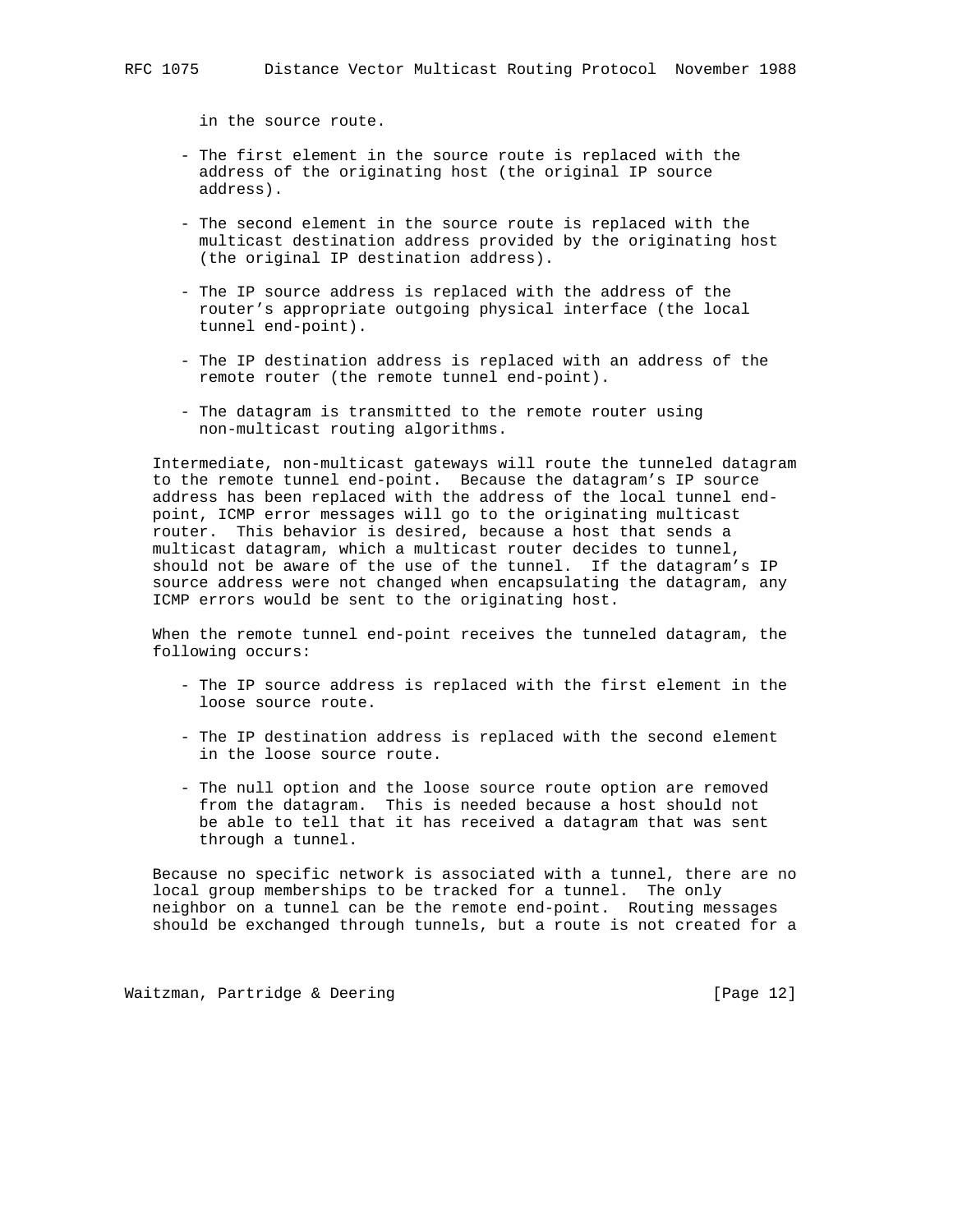tunnel. The routing messages should be sent as unicast datagrams directly to the remote tunnel end-point; they should not use an IP loose source route.

 Justification for using the loose source route and record option for tunneling:

 We considered defining our own IP option to handle tunneling, but we are worried that intermediate gateways do not transparently pass IP options that are unknown to them. Datagrams using a new option would not traverse the Internet. It would be better for us if we could create a new IP option, but it won't work presently. Recall that this is a transition design to allow us to experiment in the current environment.

 The tunneled packet containing the LSRR option has the following features:

 Field Value ----- ------------------- src address - src gateway address dst address - dst gateway address LSRR pointer = points to LSRR address 2 LSRR address 1 = src host LSRR address 2 = multicast destination

 Two questions raised about using the LSRR option for tunnels are "Can intermediate gateways ignore the option?", and "Can the destination gateway properly detect that the LSRR is used for a tunnel?".

 When an intermediate gateway receives a datagram, it examines the destination address. For a tunneled datagram, the destination address will not match an address of the receiving gateway. Therefore, the LSRR option will not be examined, and the intermediate gateway will forward the datagram on to its next hop for the destination address.

 When the destination gateway receives a datagram, it notes that the datagram destination address matches one of its own address. It will then look at the next LSRR option address, since the source route is not exhausted. That address is a multicast address. Since hosts are forbidden from putting multicast addresses into source routes, the gateway can infer that the LSRR is for tunneling. The weakness here is that perhaps there is some other meaning for the multicast address in the LSRR. No other meaning is currently defined.

Waitzman, Partridge & Deering [Page 13]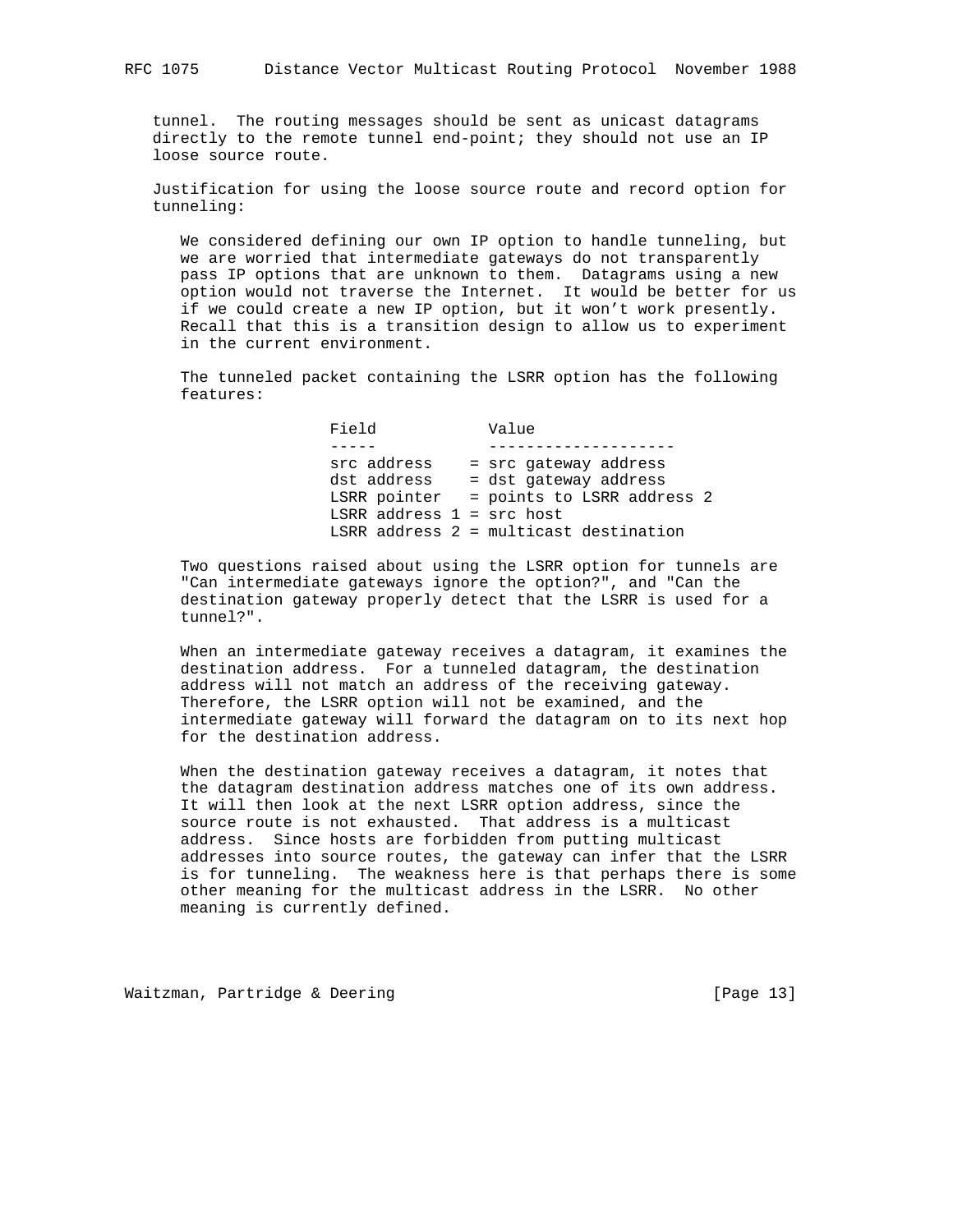If a tunneled datagram is by error addressed to a destination gateway that does not support multicasting, then the destination gateway will try to find a route to the multicast address. This will fail, and an ICMP destination unreachable error message will be sent to the tunneled datagram's source. Since the source address in the tunneled datagram has been adjusted to be the address of the source multicast gateway, the ICMP errors will not go to the originating host, which has no knowledge of tunnels.

5. Routing Algorithm

 This section provides a terse description of the distance-vector routing algorithm. See [1] for more information.

 While DVMRP can express routes to individual hosts, the forwarding and routing algorithms only support network and subnetwork routing.

 In the discussion below, the term "virtual interface" is used to refer to a physical interface or a tunnel local end-point. A physical interface is a network interface, for instance, an Ethernet card. A route to a destination will be through a virtual interface. The term "virtual network" is used to refer to a physical network or a tunnel, with the qualification that routes only reference physical networks.

 The TRPB algorithm forwards multicast datagrams by computing the shortest (reverse) path tree from the source (physical) network to all possible recipients of the datagram. Each multicast router must determine its place in the tree, relative to the particular source, and then determine which of its virtual interfaces are in the shortest path tree. The datagram is forwarded out these virtual interfaces. The process of excluding virtual interfaces not in the shortest path tree is called "pruning."

 Consider a virtual network. Using Deering's terminology [3], a router is called the "parent" of the virtual network if that router is responsible for forwarding datagrams onto that virtual network through its connecting virtual interface. The virtual network can also be considered a "child" virtual network of the router. Using the child information, routers can do Reverse Path Broadcasting (RPB).

 Unnecessary datagrams may still be sent onto some networks, because there might not be any recipients for those datagrams on the networks. There are two kinds of recipients: hosts that are members of a particular multicast group, and multicast routers. If no multicast routers on a virtual network consider that virtual network uptree to a given source, then that virtual network is a "leaf"

Waitzman, Partridge & Deering [Page 14]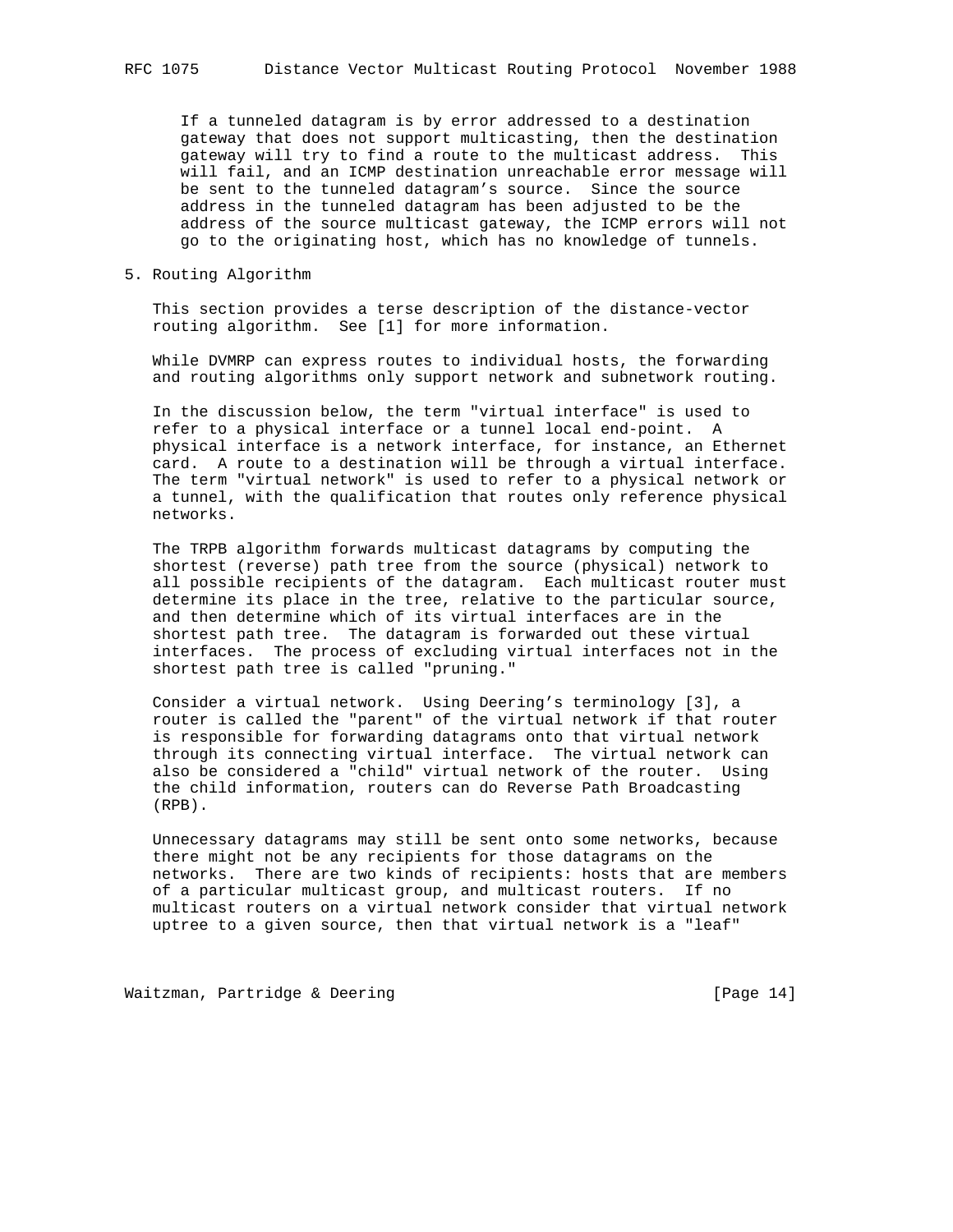network. If a network is a leaf for a given source, and there are no members of a particular group on the network, then there are no recipients for datagrams from the source to the group on that network. That network's parent router can forgo sending those datagrams on that network, or "truncate" the shortest path tree. The algorithm that tracks and uses this information is the Truncated Reverse Path Broadcasting (TRPB) algorithm.

 Determining which virtual networks are leaves is not simple. If any neighboring router considers a given virtual network in the path to a given destination, then the virtual network is not a leaf. Otherwise, it is a leaf. This is a voting function. If a route, with a metric poisoned by split horizon processing, is sent by some router, then that router uses that virtual network as the uptree path for that route (i.e. that router votes that the virtual network is not a leaf relative to the route's destination). Since the number of routers on a virtual network is dynamic, and since all received routing updates are not kept by routers, a heuristic is needed to determine when a network is a leaf. DVMRP samples the routing updates on a virtual interface while a hold down timer is running, which is for a time period of LEAF\_TIMEOUT seconds. There is one hold down timer per virtual interface. If a route is received with a metric poisoned by split horizon processing while the hold down timer is running, or at any other time, then the appropriate virtual interface for that route is "spoiled"-- it is not a leaf. For every route, any virtual interface that was not spoiled by the time the hold down timer expires is considered a leaf.

 For a description of an even better forwarding algorithm, the Reverse Path Multicasting algorithm, see [3].

A route entry should have the following in it:

- Destination address (a source of multicast datagrams) \*

- Subnet mask of the destination address
- Next-hop router to the destination address
- Virtual interface to the next-hop router  $*$ <br>- List of child virtual interfaces
- List of child virtual interfaces
- List of leaf virtual interfaces
- A dominant router address for each virtual interface
- A subordinate router address for each virtual interface - Timer
- Set of flags that indicate the state of the entry
- Metric
- Infinity

 The lines that are marked with '\*' indicate fields that are directly used by the forwarding algorithm.

Waitzman, Partridge & Deering [Page 15]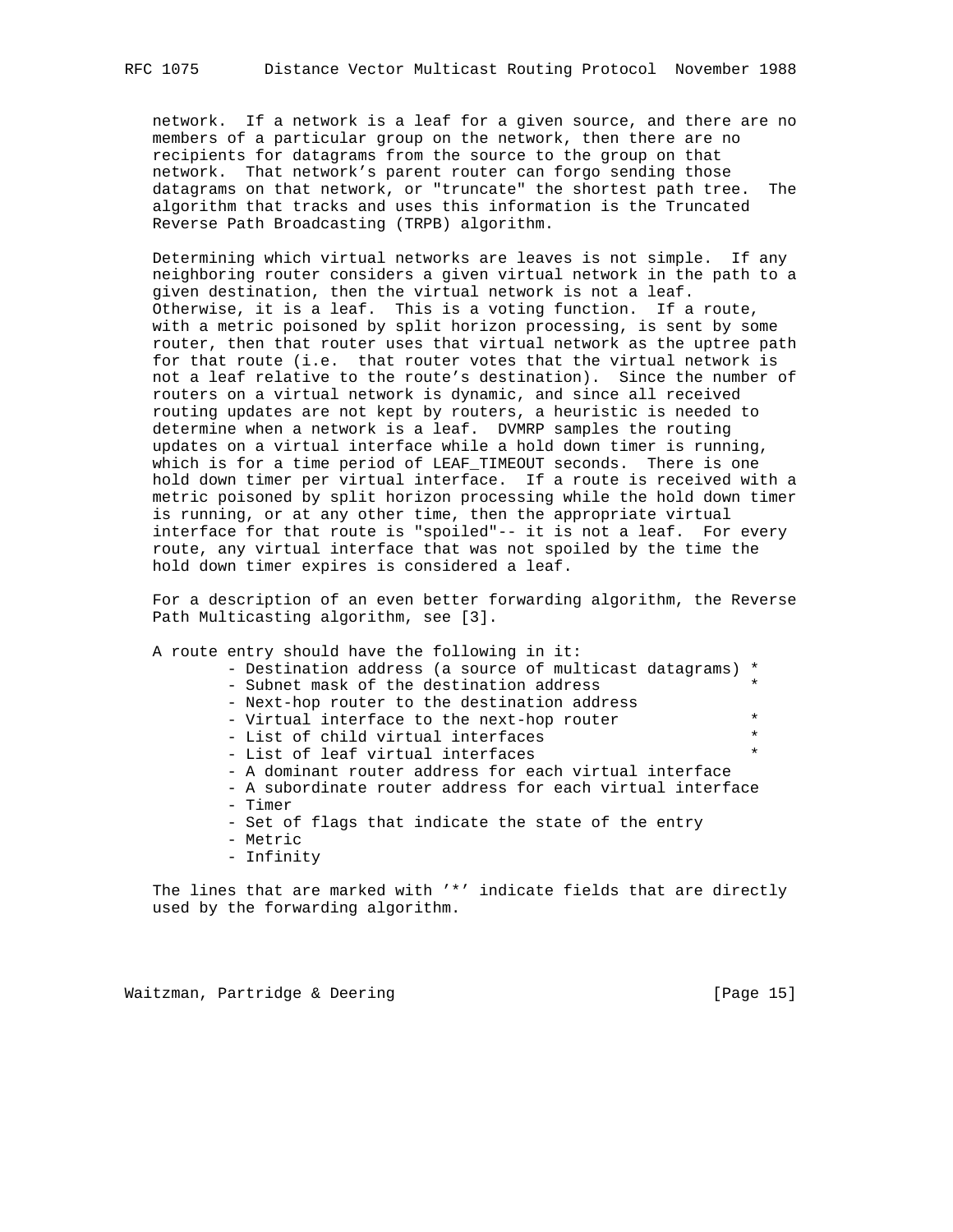The lists of child and leaf interfaces can be implemented as bitmaps.

5.1 Sending Routing Messages

 DVMRP routing messages can be used for three basic purposes: to periodically supply all routing information, to gratuitously supply routing information for recently changed routes, or supply some or all routes in response to a request.

 Routing messages sent to physical interfaces should have an IP TTL of 1.

 A number of timeouts and rates are used by the routing and forwarding algorithms. See section 6 for their values.

Rules for when to send routing messages:

- Every FULL\_UPDATE\_RATE seconds a router should send out DVMRP messages with all of its routing information to all of its virtual interfaces. To prevent routers from synchronizing when they send updates, a real-time timer must be used.
- Whenever a route is changed, a routing update should be sent for that route. Some delay must occur between triggered updates to avoid flooding the network with triggered updates; intervals of TRIGGERED\_UPDATE\_RATE seconds is suggested.
- A request for all routes should be sent on all virtual interfaces when an DVMRP router is restarted.
- If possible, when a DVMRP router is about to terminate execution, it should send out DVMRP messages with metrics equal to infinity for all of its routes, on all virtual interfaces.

 When sending to routers connected via networks that support multicasting, the messages should be multicast to address 224.0.0.4. Therefore, routers must listen to multicast address 224.0.0.4 on every physical interface that supports multicasting. If multicasting isn't supported, broadcasting can be used. As already mentioned, routing updates to tunnels should be sent as unicast datagrams to the remote end-point of the tunnel.

 When sending routing messages, except in response to a specific route request (via RDA command with a non-zero count), poisoned split horizon processing must be done. This means that given a route that uses network X, routing updates sent to network X must include that route with the metric equal to the infinity and should include the

Waitzman, Partridge & Deering [Page 16]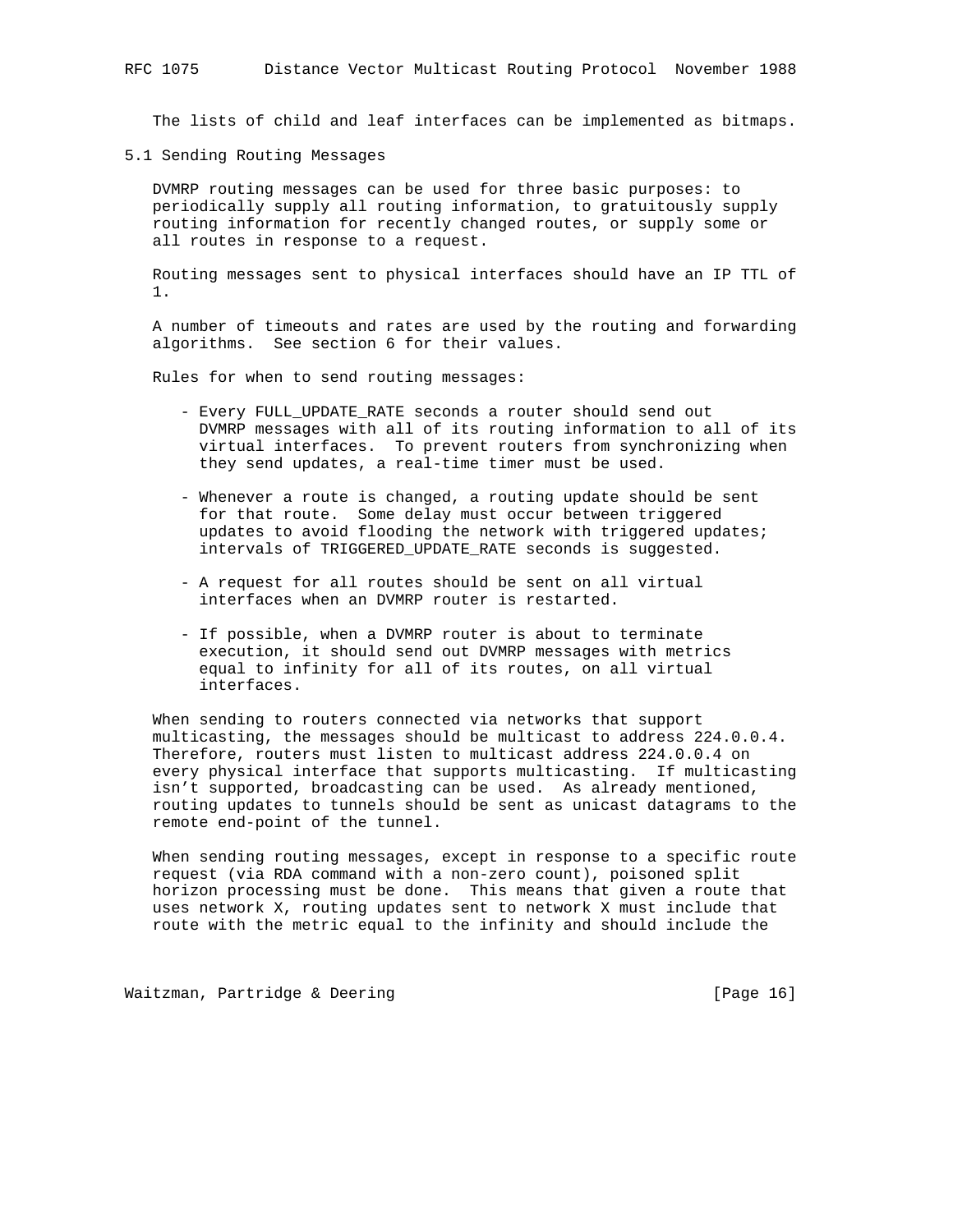appropriate flag set in a FLAGS0 command.

 Poisoned split horizon is one way to reduce the likelihood of routing loops. Another method, not available in RIP, is to choose a better infinity in a route. For routes propagated in a small, but well connected, network an infinity smaller than 16 might be better. The smaller the infinity, the less time a counting-to-infinity event will take. In traversing a wide internet, an infinity of 16 might be too small. At the cost of a longer counting-to-infinity event, the infinity can be increased.

 One concept in Internet Multicasting is to use "thresholds" to restrict which multicast datagrams exit a network. Multicast routers on the edge of a subnetted network or autonomous system may require a datagram to have large TTL to exit a network. This mechanism keeps most multicast datagrams within the network, reducing external traffic. An application that wants to multicast outside of its network would need to give its multicast datagrams at least a TTL of the sum of the threshold and the distance to the edge of the network (assuming TTL is used as a hop count within the network). A configuration option should allow specifying the threshold for both physical interfaces and tunnels.

 When a router is started, it must send out a request for all routes on each of its virtual interfaces. The request is a message that has an RDA command with a count equal to 0 in it.

5.2 Receiving Routing Messages

 A router must know the virtual interface that a routing message arrived on. Because the routing message may be addressed to the all-multicast-routers IP address, and because of tunnels, the incoming interface can not be identified merely by examining the message's IP destination address

 For each route expressed in a routing message, the following must occur:

 IF a metric was given for the route: THEN add in the metric of the virtual interface that the message arrived on.

Lookup the route's destination address in the routing tables.

 IF the route doesn't exist in the tables: THEN try to find a route to the same network in the routing tables. IF that route exists in the tables:

Waitzman, Partridge & Deering [Page 17]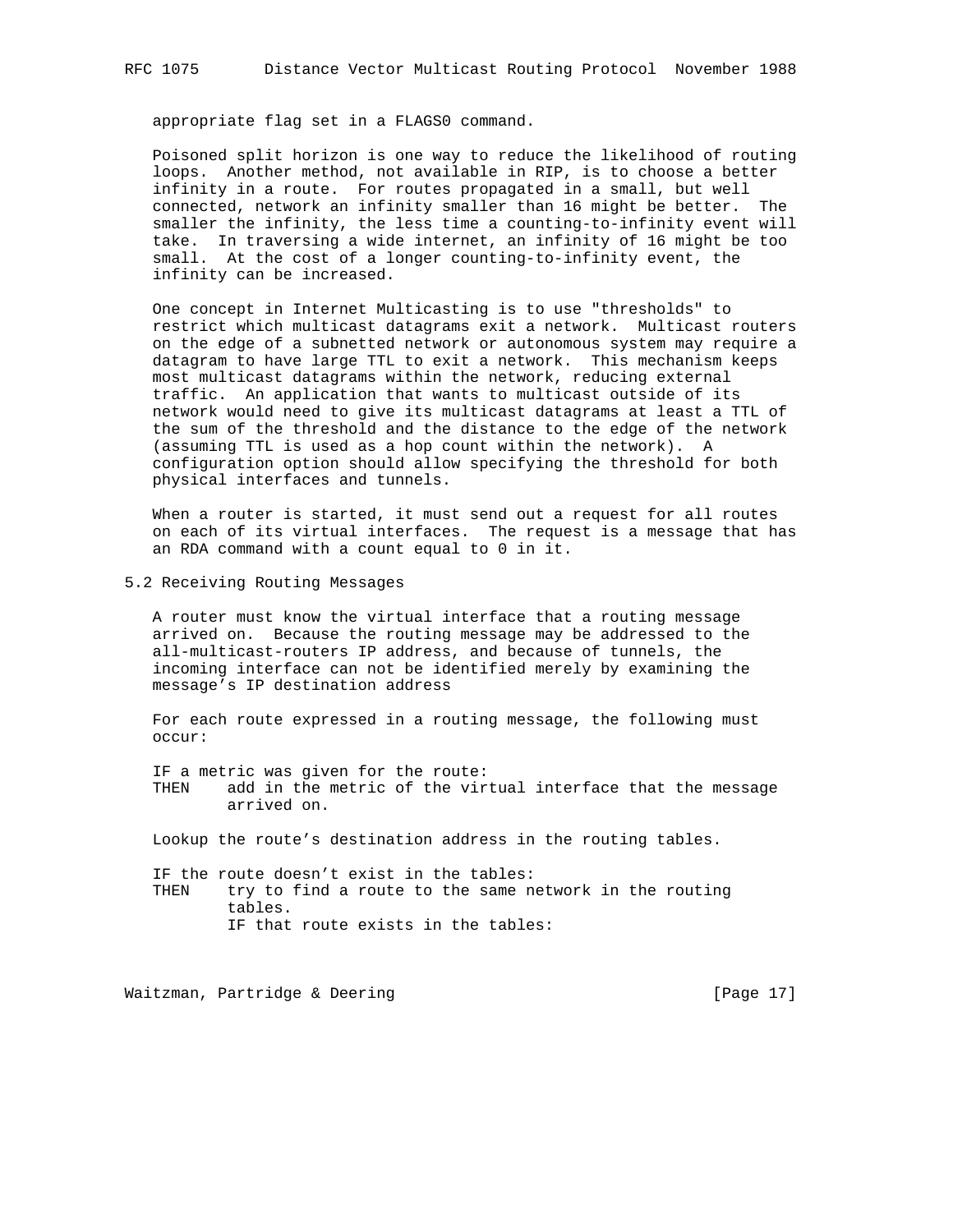THEN IF this route came from the same router as the router that the found route came from: THEN CONTINUE with next route. IF route doesn't have a metric of infinity: THEN add the route to the routing tables. CONTINUE with next route. IF this route came from the same router as the router that the found route came from: THEN clear the route timer. IF a metric was received, and it is different than the found route's metric: THEN change the found route to use the new metric and infinity. IF the metric is equal to the infinity: THEN set the route timer to the EXPIRATION\_TIMEOUT. CONTINUE with next route. IF the received infinity does not equal the found route's infinity: THEN change the found route's infinity to be the received infinity. change the found route's metric to be the minimum of the received infinity and the found route's metric. ELSE IF a metric was received, and (it is less than the found route's metric or (the route timer is at least halfway to the EXPIRATION\_TIMEOUT and the found route's metric equals the received metric, and the metric is less than the received infinity)): THEN change the routing tables to use the received route. clear the route timer.

CONTINUE with next route.

#### 5.3 Neighbors

 A list should be kept of the neighboring multicast routers on every attached network. The information can be derived by the DVMRP routing messages that are received. A neighbor that has not been heard from in NEIGHBOR\_TIMEOUT seconds should be considered to be down.

5.4 Local Group Memberships

 As required by [2], a multicast router must keep track of group memberships on the multicast-capable networks attached to it. Every QUERY\_RATE seconds an IGMP membership request should be sent to the All Hosts multicast address (224.0.0.1) on each network by a designated router on that network. The IGMP membership request will

Waitzman, Partridge & Deering [Page 18]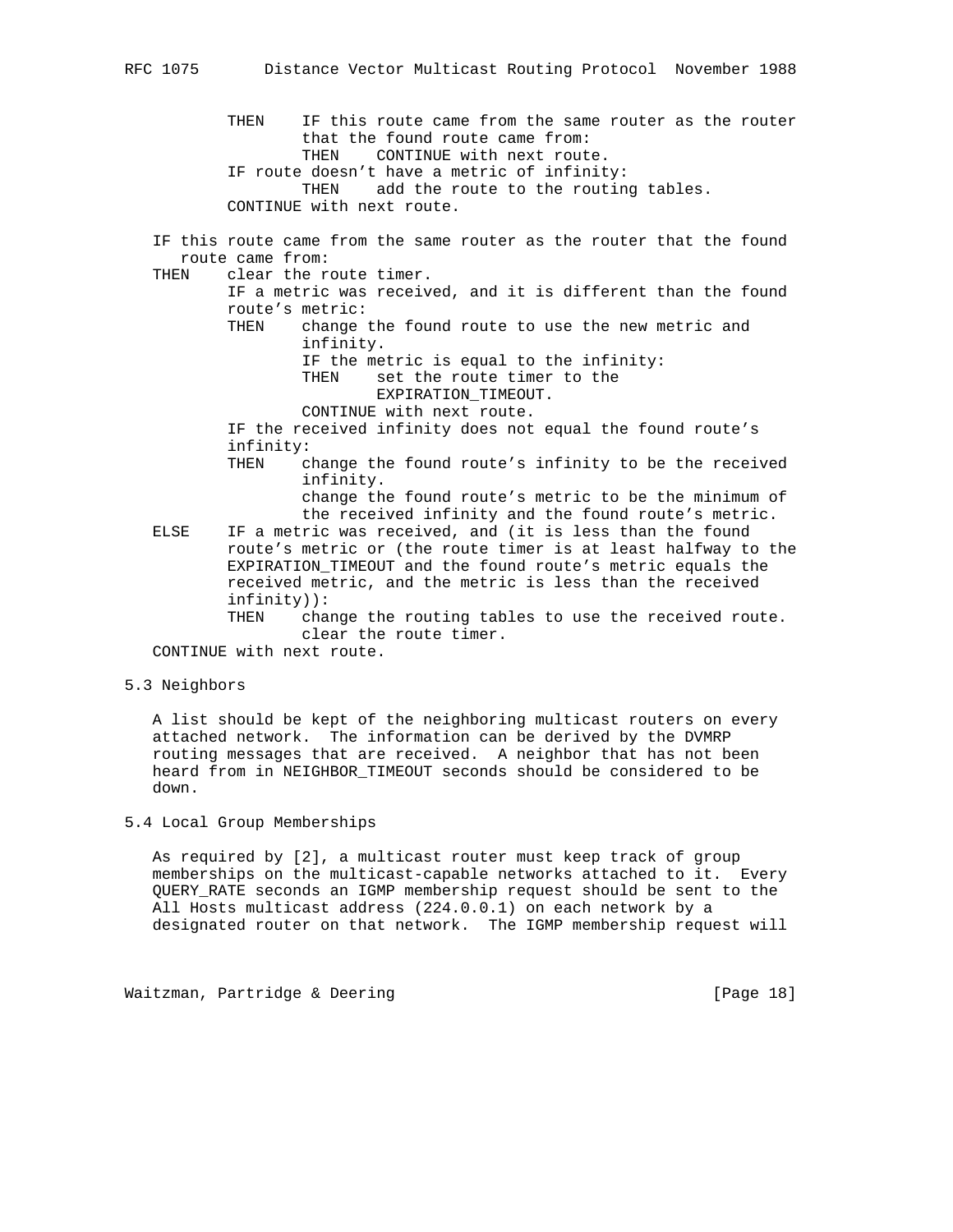cause hosts to respond with IGMP membership reports after a small delay. Hosts will send the report for a group to the group's multicast address.

The membership requests should have an IP TTL of 1.

 The routers on a network elect or "designate" a single router to do the queries. The designated router is the router with the lowest IP address on that network. Upon startup a router considers itself to be the designated router until it learns (presumably through routing messages) of a router with a lower address. To learn about the group members present on a network at startup, a router should multicast a number of membership requests, separated by a small delay. We suggest sending three requests separated by four seconds.

 The multicast router must receive all datagrams sent to all multicast addresses. Upon receiving an IGMP membership report for a group from an interface, it must either record the existence of that group on the interface and record the time, or update the time if the group is already recorded. The recorded group memberships must be timed-out. If a group member report is not received for a recorded group after MEMBERSHIP\_TIMEOUT seconds, the recorded group should be deleted.

6. Forwarding Algorithm

 The section describes the multicast forwarding algorithm and the state that must be kept for the algorithm.

 The forwarding algorithm is applied to determine how multicast datagrams arriving on a physical interface or a tunnel should be handled. If multicast datagrams were flooded, a datagram received on one virtual interface would be forwarded out of every other virtual interface. Because of redundant paths in the internet, datagrams would be duplicated. The child and leaf information, that the routing algorithm supplies, is used to prune branches in the tree to all possible destinations.

 In route entries, there is a dominant router address for each virtual interface. This address is the address of some router that has a route with a lower metric (and whose metric does not equal infinity) to the destination, on that virtual interface. The dominant router address is not set for the next-hop virtual interface.

 Also in route entries, there is a subordinate router address for each virtual interface. This address is the address of some router that considers this router to be the parent of the virtual network. Therefore, the subordinate router address is not set for a virtual interface to a leaf network.

Waitzman, Partridge & Deering [Page 19]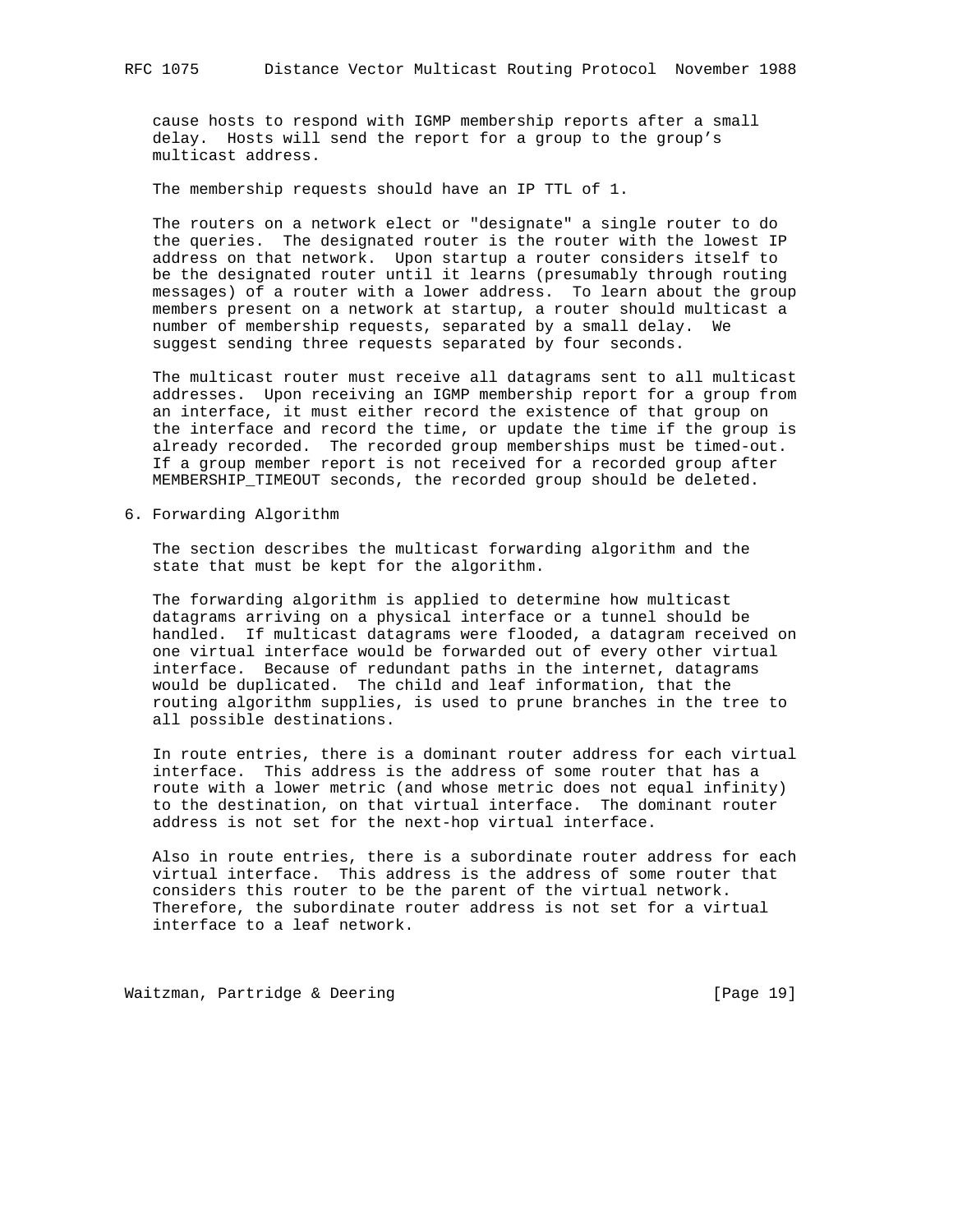The algorithm for manipulating the children and leaf lists in route entries is:

Upon router startup:

Create a route entry for each virtual interface, with:

- all other virtual interfaces in its child list,

- an empty leaf list,

- no dominant router addresses, and

- no subordinate router addresses.

 Start a hold down timer for each virtual interface, with a value of LEAF\_TIMEOUT.

Upon receiving a new route:

Create the route entry, with:

- all virtual interfaces, other than the one on which the new route was received, in its child list,
- empty leaf list,
- no dominant router addresses, and
- no subordinate router addresses.

 Start the hold down timer for all virtual interfaces, other than the one on which the new route was received, with a value of LEAF\_TIMEOUT.

 Upon receiving a route on virtual interface V from neighbor N with a lower metric than the one in the routing table (or the same metric as the one in the routing table, if N's address is less than my address for V), for that route:

 If V is in the child list, delete V from the child list. If there is no dominant router for V and if V is not (now) the next-hop virtual interface, record N as the dominant router.

 Upon receiving a route on virtual interface V from neighbor N with a larger metric than the one in the routing table (or the same metric as the one in the routing table, if N's address is greater than my address for V), for that route:

 If N is the dominant router for V, delete N as the dominant router and add V to the child list.

 Upon receiving a route from neighbor N on virtual interface V with a metric equal to infinity (the split horizon flag should also be set), for that route:

 If V is in the leaf list, delete V from the leaf list. If there is no subordinate router for V, record N as the subordinate router.

 Upon receiving a route from neighbor N on virtual interface V with a metric other than infinity (and no split horizon flag), for that route:

Waitzman, Partridge & Deering [Page 20]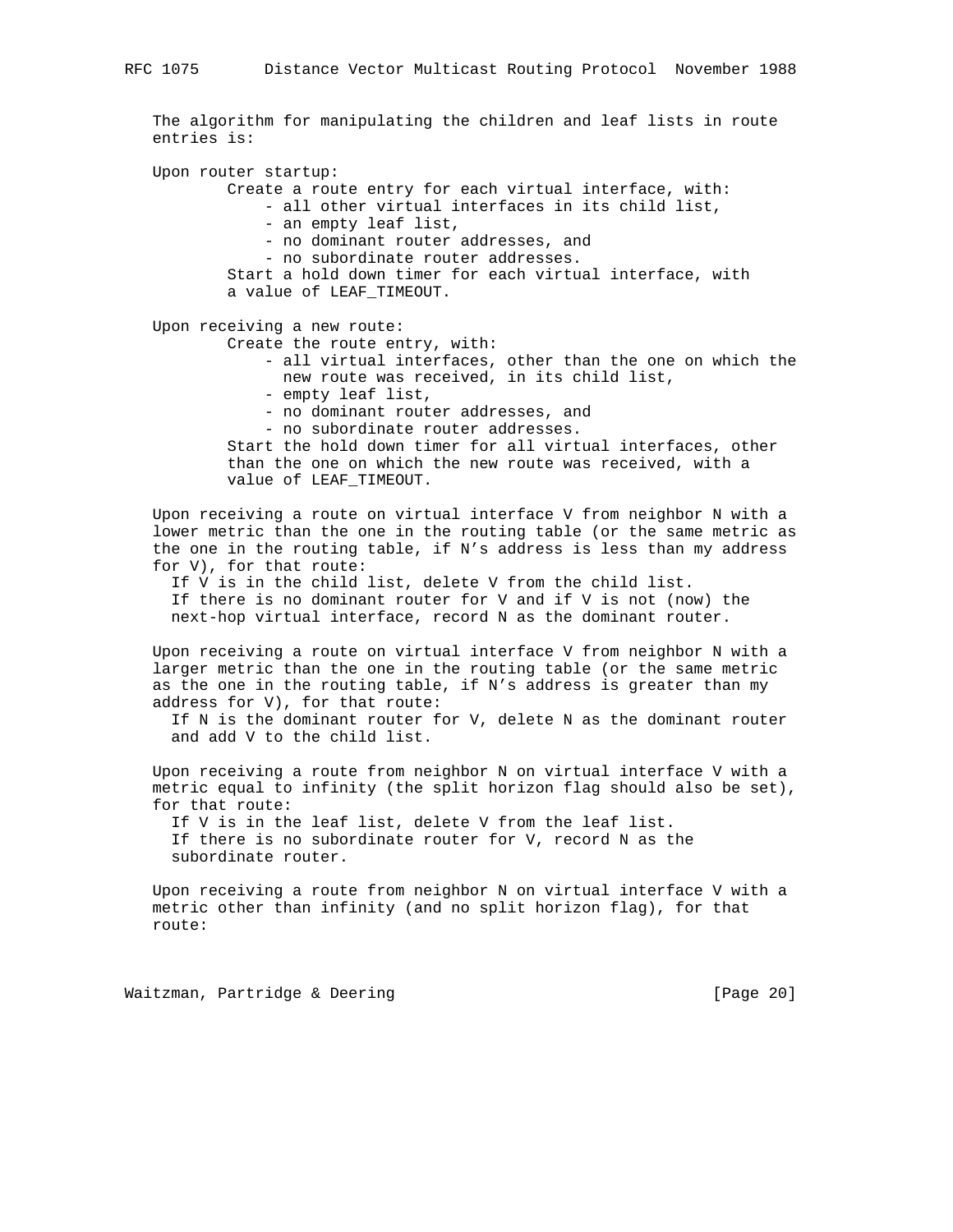RFC 1075 Distance Vector Multicast Routing Protocol November 1988 If N is the subordinate router for V, delete N as the subordinate router and start the hold down timer for V. Upon timer expiration for a virtual interface (V), for each route: If there is no subordinate router for V, add V to the leaf list. Upon failure of neighbor N on virtual interface V, for each route: If N is the dominant router for V, delete N as the dominant router and add V to the child list. If N is the subordinate router for V, delete N as the subordinate router and start the hold down timer for V. The forwarding algorithm is: IF the IP TTL is less than 2: THEN CONTINUE with next datagram. find the route to the source of the IP datagram.

 IF no route exists: THEN CONTINUE with next datagram.

 IF the datagram was not received on the next-hop virtual interface for the route: THEN CONTINUE with next datagram.

IF the datagram is tunneled:

 THEN replace the datagram's source address with the first address in the IP loose source route. replace the datagram's destination address with the second address in the IP loose source route. delete the loose source route and the null option from the datagram and adjust the IP header length fields to reflect the deletion.

 If the datagram destination is group 224.0.0.0 or group 224.0.0.1: THEN CONTINUE with next datagram.

 FOR each virtual interface V DO IF V is in the child list for the source of the datagram: THEN IF V is not in the leaf list for the source OR there are members of the destination group on V: THEN IF the IP TTL is greater then V's threshold: THEN subtract 1 from the IP TTL forward the datagram out V

Waitzman, Partridge & Deering [Page 21]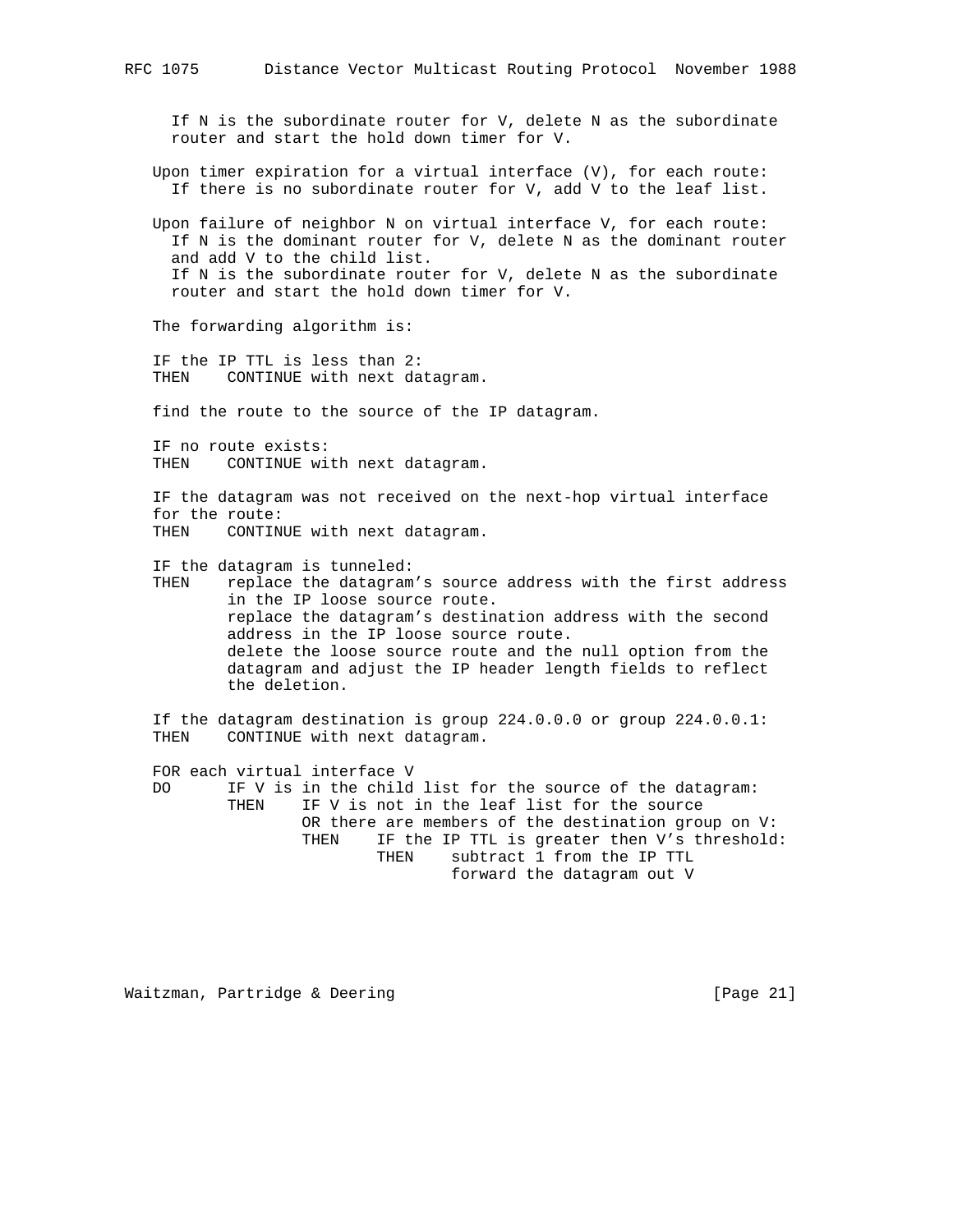7. Time Values This section contains a list of the various rates and timeouts, their meanings, and their values. All values are in seconds. How dynamic the routing environment is effects the following rates. A lower rate will allow quicker adaptation to a change in the environment, at the cost of wasting network bandwidth.

FULL UPDATE RATE =  $60$  - How often routing messages containing complete routing tables are sent.

 TRIGGERED\_UPDATE\_RATE = 5 - How often triggered routing messages may be sent out.

 Raising the following rates and timeouts may increase the time that packets may be forwarded to a virtual interface unnecessarily.

 QUERY\_RATE = 120 - How often local group membership is queried.

 MEMBERSHIP\_TIMEOUT = 2 \* QUERY\_RATE + 20 - How long a local group membership is valid without confirmation.

 LEAF\_TIMEOUT = 2 \* FULL\_UPDATE\_RATE + 5 - How long the hold down timer is for a virtual interface.

 Increasing the following timeouts will increase the stability of the routing algorithm, at the cost of slower reactions to changes in the routing environment.

NEIGHBOR TIMEOUT =  $4 *$  FULL UPDATE RATE - How long a neighbor is considered up without confirmation. This is important for timing out routes, and for setting the children and leaf flags.

 EXPIRATION\_TIMEOUT = 2 \* FULL\_UPDATE\_RATE - How long a route is considered valid without confirmation. When this timeout expires, packets will no longer be forwarded on the route, and routing updates will consider this route to have a metric of infinity.

GARBAGE TIMEOUT =  $4 *$  FULL\_UPDATE\_RATE

 - How long a route exists without confirmation. When this timeout expires, routing updates will no longer contain any information on this route, and the route will be deleted.

Waitzman, Partridge & Deering [Page 22]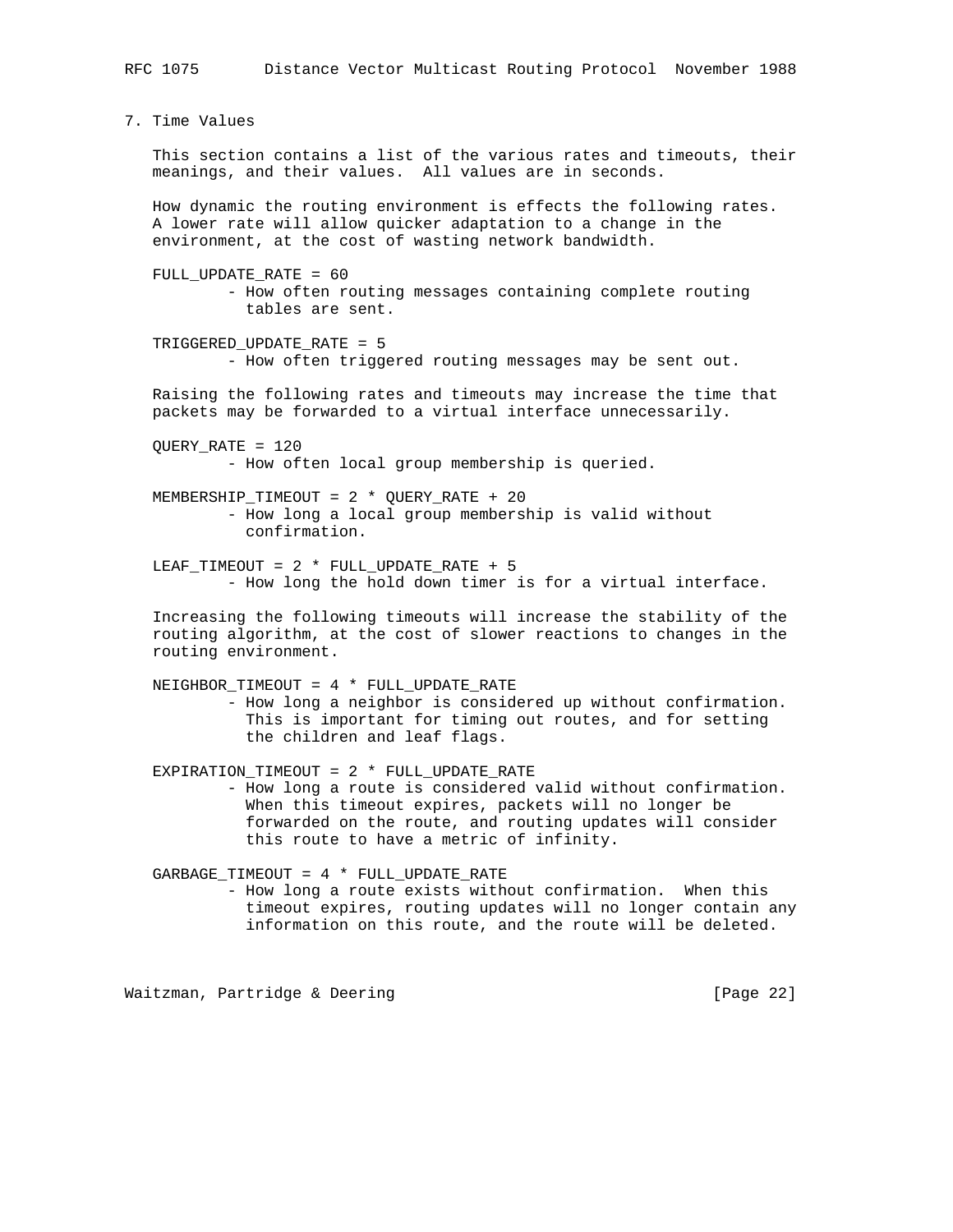### 8. Configuration options

- A router should be configurabled with the following information:
- Tunnel descriptions: local end-point, remote end-point, metric, and threshold. If no threshold is provided, the metric should be used as the default threshold.
- For a physical interface: metric, infinity, threshold and subnetwork mask. If no threshold is provided, the metric should be used as the default threshold.
- 9. Conclusion

 This memo has presented DVMRP, an extensible distance-vector-style routing protocol, and a TRPB routing algorithm. An implementation of the ideas presented in this document has been done, and is being tested.

 The added features in DVMRP, as compared to RIP, give it flexibility at the cost of more complex processing. DVMRP still has the disadvantages of being a distance-vector algorithm. Because link state algorithms maintain much of the state information that DVMRP has to maintain in excess of what RIP needs, a multicast link-state routing protocol should be developed.

 The TRPB algorithm can cause unneeded datagrams to be sent. The Reverse Path Multicasting algorithm (RPM) [3] might be a better algorithm. The NMR and NMR-cancel DVMRP messages are designed to support RPM. Further research is needed on this topic.

10. Acknowledgements

 We would like to thank Robb Foster, Alan Dahlbom, Ross Callon, and the IETF Host Working Group for their ideas.

- 11. Bibliography
	- [1] Hedrick, C., "Routing Information Protocol", RFC 1058, Rutgers University, June 1988.
	- [2] Deering, S., "Host Extensions for IP Multicasting", RFC 1054, Stanford University, May 1988.
	- [3] Deering, S., "Multicast Routing in Internetworks and Extended LANs", SIGCOMM Summer 1988 Proceedings, August 1988.
	- [4] Callon, R., "A Comparison of 'Link State' and 'Distance

Waitzman, Partridge & Deering [Page 23]